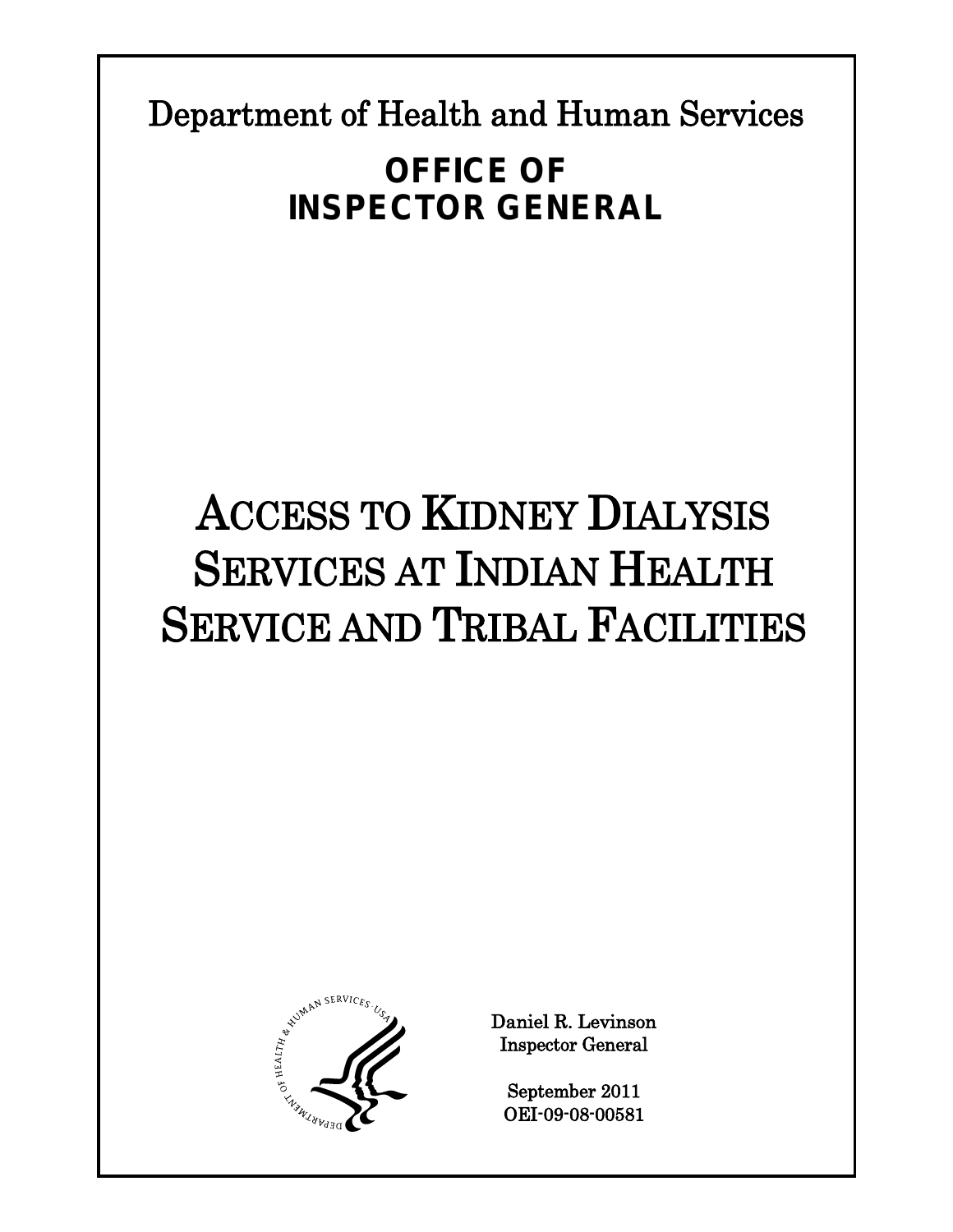### **OBJECTIVE**

To determine the extent to which American Indians and Alaska Natives (AI/AN) have access to kidney dialysis services at Indian Health Service (IHS) and tribal facilities.

### **BACKGROUND**

A member of Congress expressed concern about AI/ANs' access to kidney dialysis services and requested that the Office of Inspector General conduct this evaluation.

The incidence rate of end stage renal disease (ESRD) for AI/ANs is the second highest among all racial/ethnic groups. Nationally, the increasing incidence of diabetes and obesity and an aging population have contributed to the rise in chronic kidney disease. Among all racial/ethnic groups, AI/ANs have the highest rates of diabetes (12 percent) and obesity (39 percent).

Chronic kidney disease occurs when the kidneys gradually lose function. The disease generally progresses in stages; at the final stage—ESRD—patients have almost complete loss of kidney function and require dialysis or a kidney transplant to survive. For patients with ESRD, kidney dialysis replaces the function of the kidneys in removing wastes and excess fluid from the blood.

Medicare is the largest payer of ESRD costs, which include costs for dialysis treatment and kidney transplantation. Under the Medicare ESRD Program, individuals who suffer from ESRD and require regular dialysis—including AI/ANs—are eligible for Medicare, regardless of age. Typically, IHS and tribal facilities refer AI/ANs diagnosed with ESRD and in need of dialysis to a Medicare-certified dialysis facility for treatment. Dialysis facilities must be Medicare certified to qualify for Medicare or Medicaid payment. Medicare-certified facilities may or may not be affiliated with a tribal or IHS health care facility.

Our findings are based primarily on a survey of IHS and tribal facilities that provided health care services from January 2008 to June 2009. The survey response rate was 85 percent (506 of 598 facilities). We also conducted onsite interviews at a sample of 98 facilities and at all IHS Area Offices.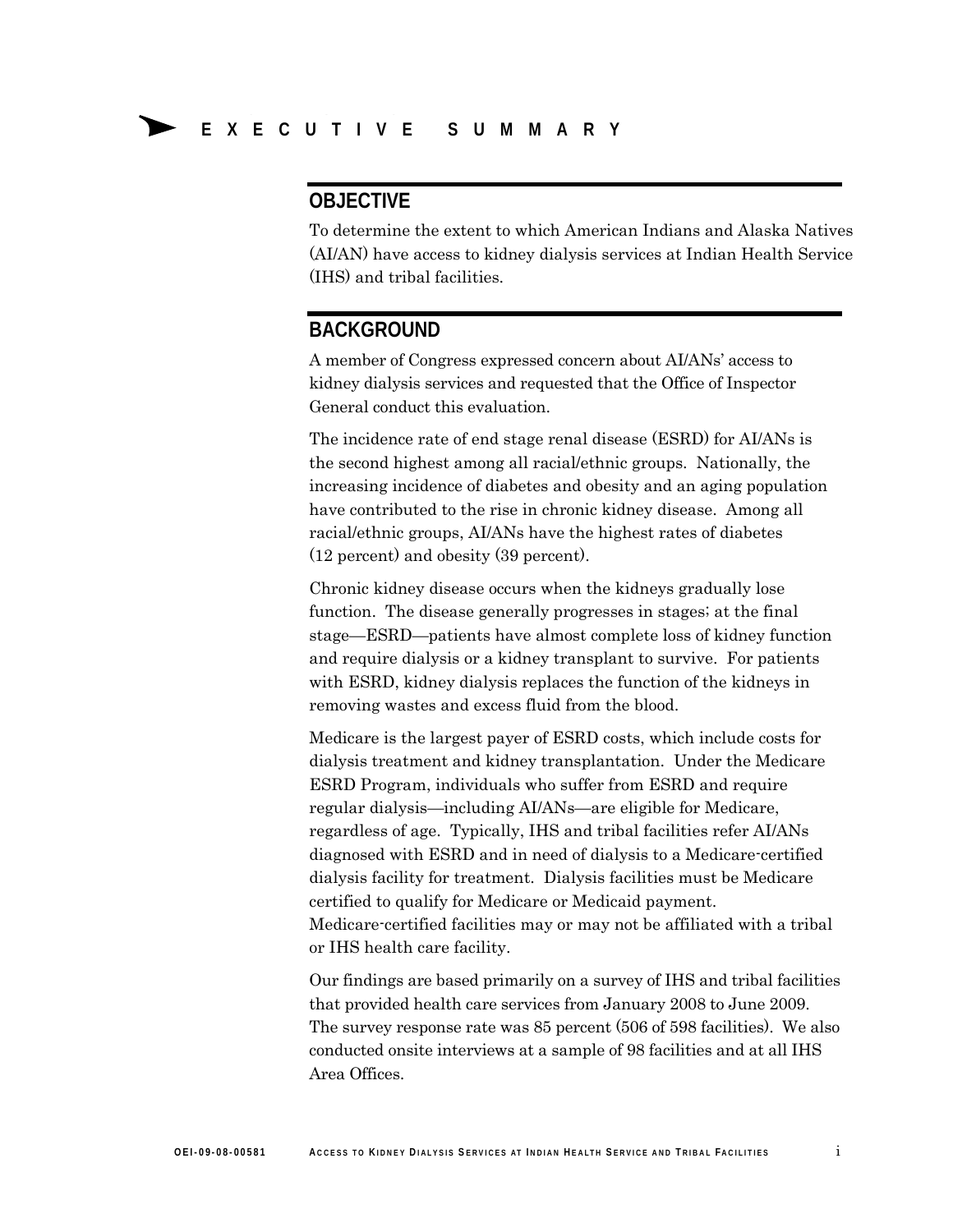### **FINDINGS**

**Only 20 of 506 IHS and tribal facilities reported that dialysis services are provided at their facilities; most reported that other facilities provide these services.** In surveys and interviews, 20 of 506 IHS and tribal facilities reported that they provide kidney dialysis services at their facilities. Of these 20 facilities, 3 have tribally operated dialysis facilities and 17 provide dialysis services through an independent for-profit or nonprofit company. Approximately two-thirds of the facilities that do not provide dialysis services (337 of 486 facilities) reported that other facilities provide these services to their patients. Typically these other facilities are neither IHS operated nor tribally operated.

**The remoteness of IHS and tribal dialysis facilities can affect the availability of services and create hardships for AI/ANs.** For the 20 communities that have IHS or tribal dialysis facilities, the facilities' remoteness can affect service delivery. The demands of getting to and from facilities can reduce patients' quality of life. Providers highlighted that their patients endure hardships getting to and from dialysis. Transportation, the time involved in travel and treatment, and weather conditions create barriers that affect patients' health.

**Most IHS and tribal facilities do not provide kidney dialysis services because of a lack of resources and small patient populations.**  Seventy-two percent of the facilities that do not provide dialysis (352 of 486 facilities) reported that they lack the funds, staff, and/or space to provide the services. Eighty percent of IHS and tribal facilities (389 of 486) reported that they do not provide dialysis because the services are outside the facilities' capability. IHS reported that there are too few dialysis patients in most of these communities to support a dialysis facility.

**Many IHS and tribal facilities assist tribal members in accessing dialysis services by providing transportation and expanding access to specialists.** More than one-third of facilities that refer patients to dialysis services reported that they assist them with transportation alternatives. Some tribes that operate health care facilities have self-funded transportation systems to transport their members to dialysis facilities. IHS and tribal providers also expand access through innovative programs. For example, access to nephrologists can be difficult in rural communities; Alaska has only seven nephrologists to treat all ESRD patients in the State. Some IHS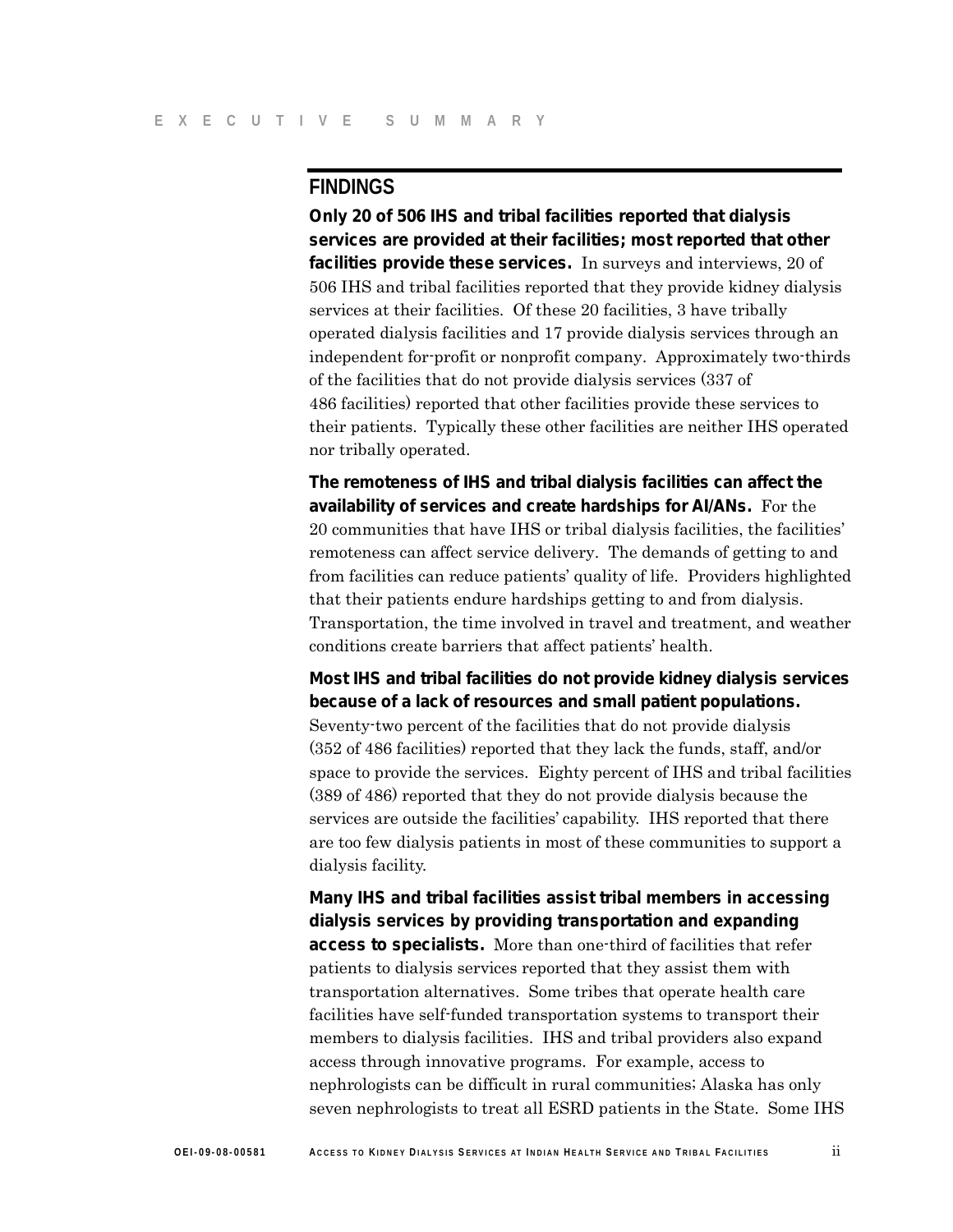and tribal providers strive to expand AI/ANs' access to nephrology services; one tribal hospital reported that it does not provide dialysis services but does provide an onsite nephrologist as part of a diabetes program. In addition, telemedicine is being used by a former IHS physician who provides nephrology services to his AI/AN patients via video teleconferencing.

### **RECOMMENDATIONS**

Only 20 IHS and tribal facilities reported that they provide dialysis services at their facilities. The remoteness of these facilities affects their ability to provide dialysis services and creates hardships for patients trying to access the services. Most IHS and tribal facilities are unable to provide dialysis services because of small patient populations and the lack of resources to cover operating costs. However, most facilities that do not provide dialysis services refer patients to Medicare-certified facilities, and some assist patients by providing transportation. Some facilities also provide innovative programs to help patients access nephrology services.

When we conducted this study, IHS could not provide a complete and accurate list of all IHS and tribal health care facilities. Therefore, we have no assurance that we have a database that represents all such facilities.

To address these issues, we recommend that IHS:

**Develop a plan and provide expertise to assist tribes in expanding dialysis services.** 

**Develop guidance and technical assistance resources to help IHS and tribal facilities offer alternative treatments for dialysis services.** 

**Develop a plan to create a single database of all IHS and tribal health care facilities.**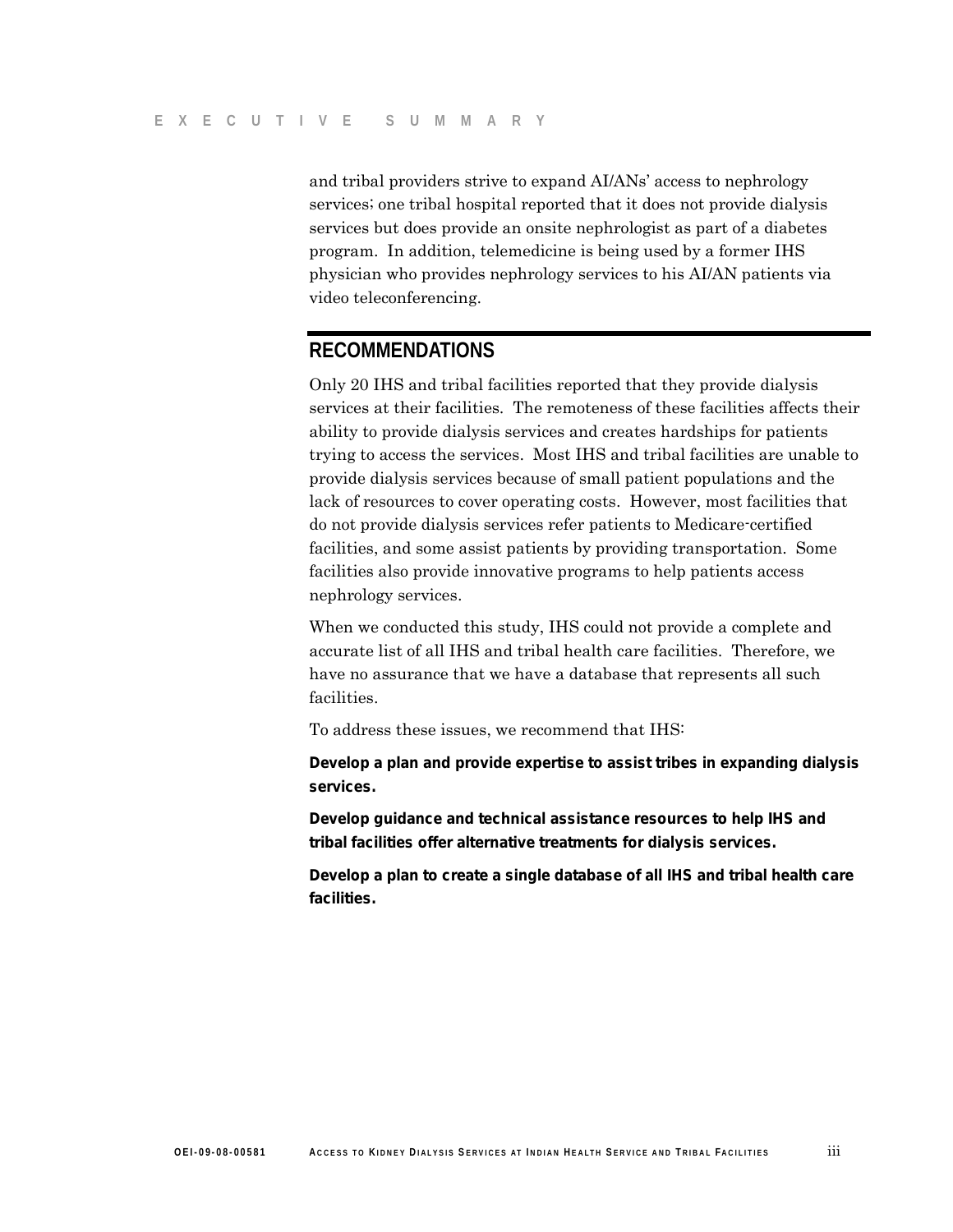### **AGENCY COMMENTS AND OFFICE OF INSPECTOR GENERAL RESPONSE**

IHS concurred with all of our recommendations. We did not make any changes in the report based on IHS's comments. For the full text of those comments, see Appendix B.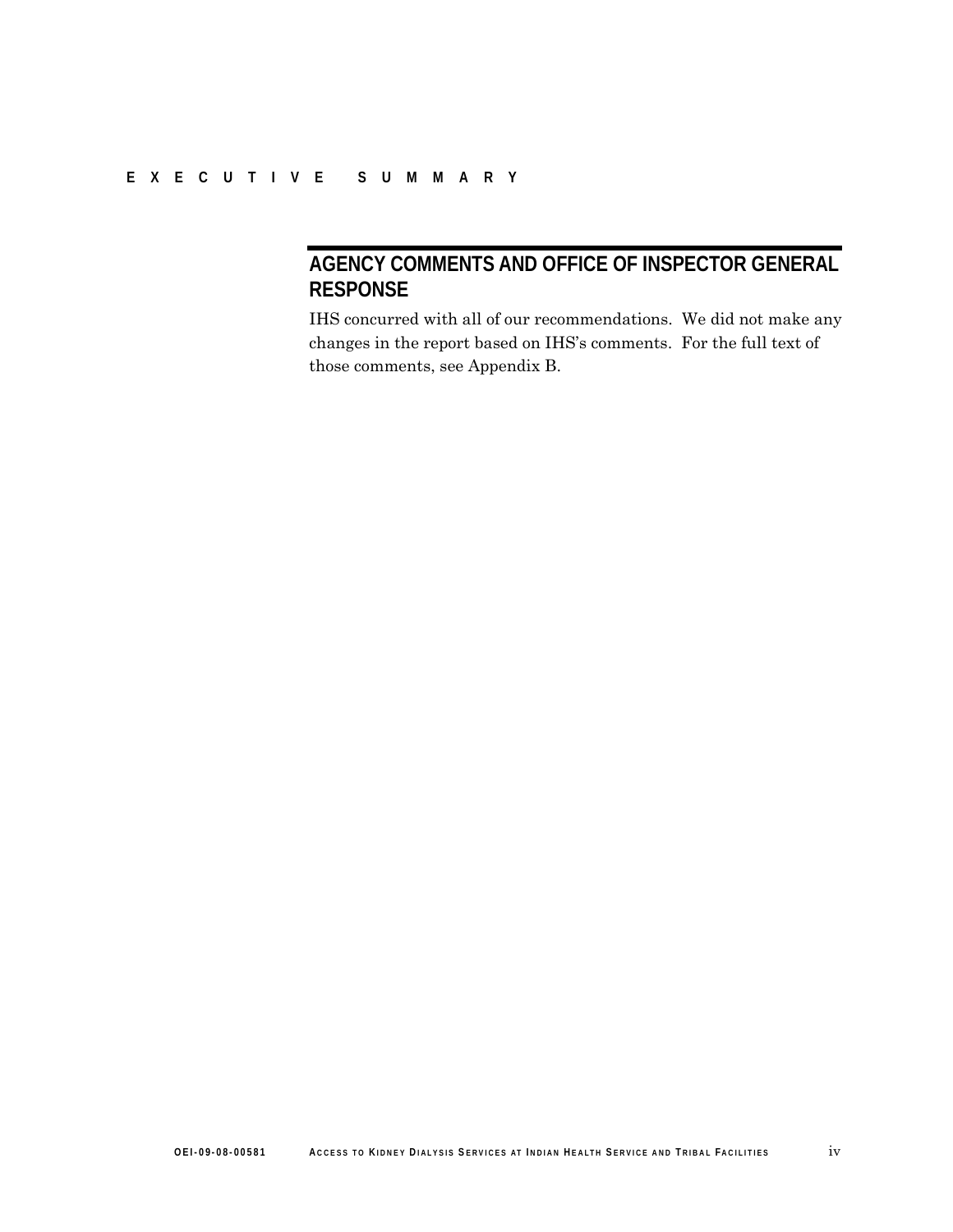**TABLE OF CONTENTS**

| 10                                                                                                                                           |
|----------------------------------------------------------------------------------------------------------------------------------------------|
| Only 20 of 506 IHS and tribal facilities reported that dialysis<br>services are provided at their facilities; most reported that other<br>10 |
| The remoteness of IHS and tribal dialysis facilities can<br>affect the availability of services and create hardships for<br>10               |
| Most IHS and tribal facilities do not provide kidney dialysis<br>services because of lack of resources and small patient<br>-13              |
| Many IHS and tribal facilities assist tribal members in<br>accessing dialysis services by providing transportation and                       |
|                                                                                                                                              |
| Agency Comments and Office of Inspector General Response 18                                                                                  |
| <i>APPENDIXES</i>                                                                                                                            |
| A: Map of the 20 Indian Health Service and Tribal Facilities                                                                                 |
|                                                                                                                                              |
|                                                                                                                                              |
|                                                                                                                                              |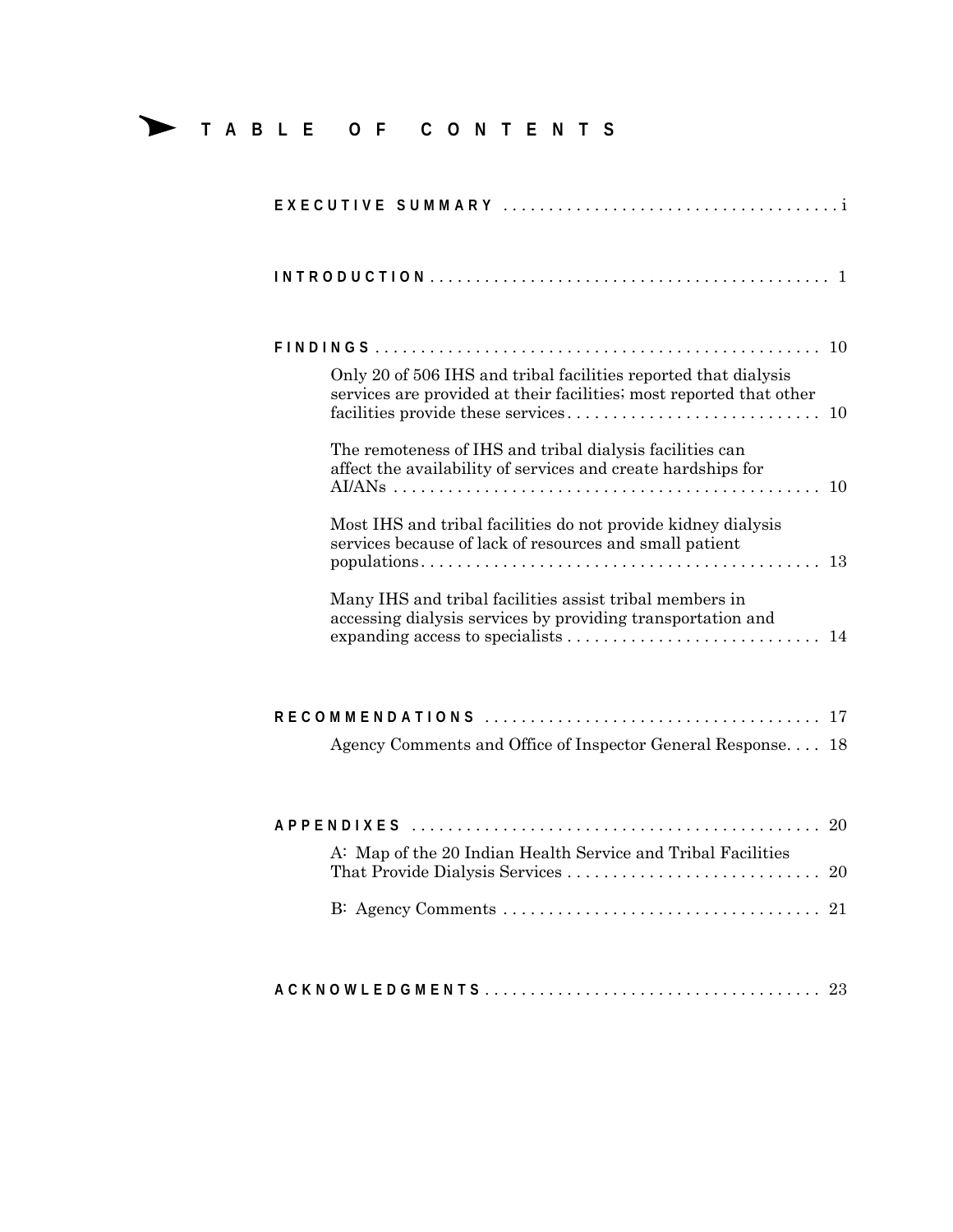### **OBJECTIVE**

To determine the extent to which American Indians and Alaska Natives (AI/AN) have access to kidney dialysis services at Indian Health Service (IHS) and tribal facilities.

### **BACKGROUND**

A member of Congress expressed concern about AI/ANs' access to kidney dialysis services and requested that the Office of Inspector General (OIG) conduct this evaluation.

The incidence rate of end stage renal disease (ESRD) for AI/ANs is the second highest among all racial/ethnic groups.<sup>1</sup> Nationally, the increasing incidence of diabetes and obesity and an aging population have contributed to the rise in chronic kidney disease.<sup>[2](#page-6-1)</sup> Among all racial/ethnic groups, AI/ANs have the highest rates of diabetes (12 percent) and obesity (39 percent)[.3](#page-6-2) Diabetes often precedes chronic kidney disease, $4$  and more than 80 percent of people with type II diabetes are overweight.<sup>[5](#page-6-4)</sup>

The Federal Government first authorized appropriations for AI/AN health care in 1921 under the Snyder Act, which provided for "relief of distress and conservation of health." [6](#page-6-5) The Indian Health Care Improvement Act (IHCIA) was enacted in 1976 to improve the services and facilities of Federal AI/AN health care programs.[7](#page-6-6) The IHCIA expired in 2000, but Congress continued to appropriate funds annually for AI/AN health care. In 2010, the President signed the Patient

<span id="page-6-0"></span><sup>&</sup>lt;sup>1</sup> United States Renal Data System, An Introduction to End-Stage Renal Disease in the United States, 2010. Accessed at [http://www.usrds.org/2010/pdf/v2\\_02.pdf](http://www.usrds.org/2010/pdf/v2_02.pdf) on December 29, 2010.

<span id="page-6-1"></span><sup>2</sup> J. Coresh, E. Selvin, L. Stevens, et al., "Prevalence of Chronic Kidney Disease in the United States." Journal of the American Medical Association, 2007; 298(17):2038–2047.

<span id="page-6-2"></span> $3$  Cara James, Karyn Schwartz, and Julia Berndt, Race, Ethnicity & Health Care Issue Brief: A Profile of American Indians and Alaska Natives and Their Health Coverage, September 2009. Accessed a[t http://www.kff.org/minorityhealth/upload/7977.pdf](http://www.kff.org/minorityhealth/upload/7977.pdf) on February 12, 2010.

<span id="page-6-3"></span><sup>4</sup> A.S. Narva and T.D. Sequist, "Reducing Health Disparities in American Indians with Chronic Kidney Disease." Seminars in Nephrology, January 2010; 30(1):19–25.

<span id="page-6-6"></span><span id="page-6-5"></span><span id="page-6-4"></span><sup>5</sup> Healthy Americans, F as in Fat: How Obesity Policies are Failing in America 2006. Accessed on http://healthyamericans.org/reports/obesity2006/Obesity2006Report.pdf on December 27, 2010.

<sup>6</sup> Snyder Act, 1921, P.L. 67-85 § 13, 42 Stat. 208, 25 U.S.C. § 13.

<sup>7</sup> IHCIA, P.L. 94-437, 25 U.S.C. 1602.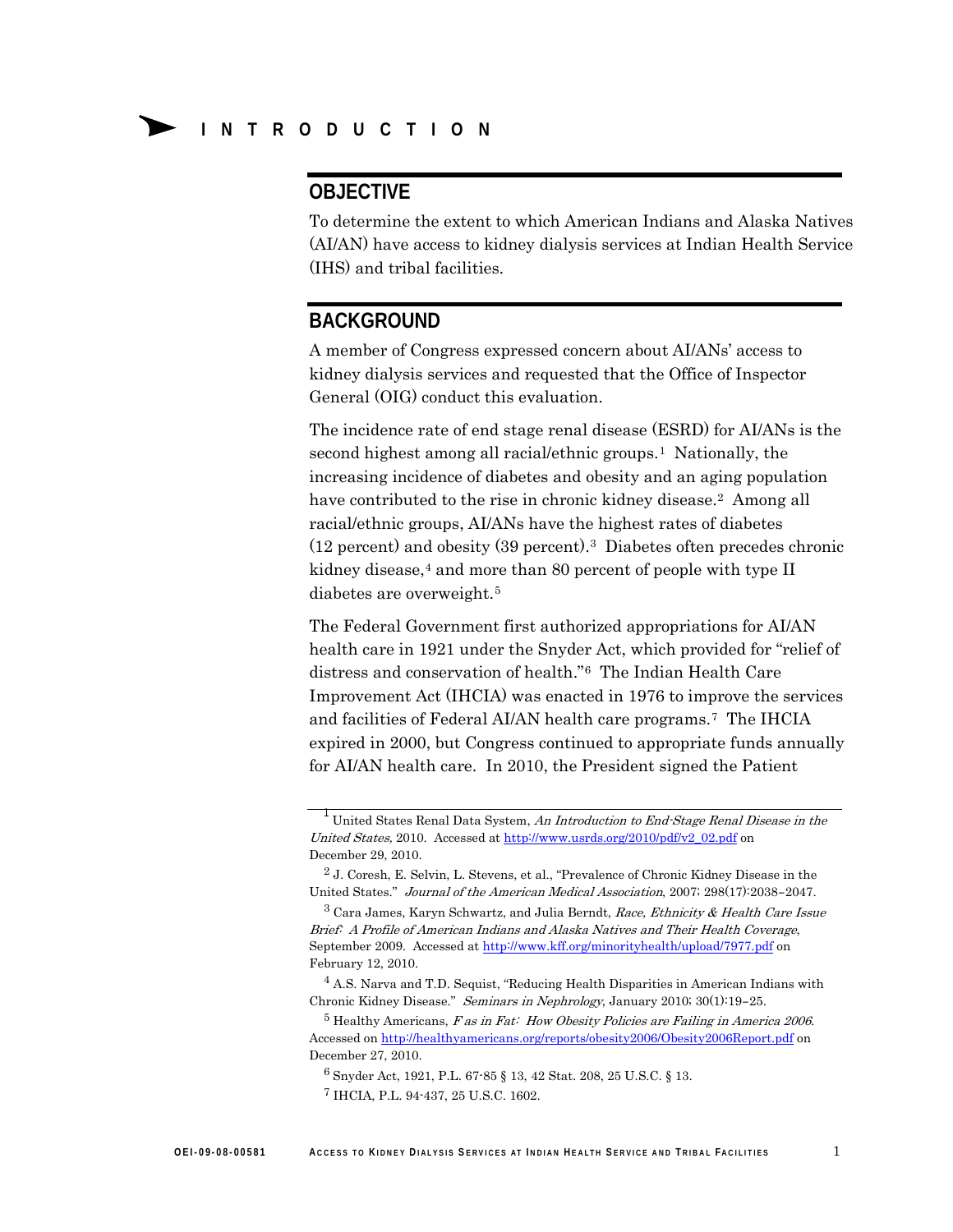Protection and Affordable Care Act of 2010 (ACA),<sup>[8](#page-7-0)</sup> which reauthorized appropriations for the IHCIA and stated that "it is the policy of this Nation, in fulfillment of its special trust responsibilities and legal obligations to Indians—to ensure the highest possible health status for Indians and urban Indians and to provide all resources necessary to effect that policy.…["9](#page-7-1)

#### **IHS-Funded Health Services**

IHS is an agency in the Department of Health and Human Services (HHS) responsible for providing Federal health services to AI/ANs. Headquartered in Rockville, Maryland, the agency operates from 12 IHS Area Offices across the country; these offices oversee the delivery of health services and provide administrative and technical support. IHS's mission is to raise AI/ANs' "physical, mental, social, and spiritual health to the highest level."[10](#page-7-2) Members of the 564 federally recognized tribes are eligible for IHS health care. In partnership with the tribes, IHS provides services to  $1.9 \text{ million}^{11}$  $1.9 \text{ million}^{11}$  $1.9 \text{ million}^{11}$  of the approximately 4.3 million AI/ANs living in the U.S[.12](#page-7-4)

*Indian Self-Determination and Education Assistance Act.* In accordance with the Indian Self-Determination and Education Assistance Act (ISDEAA) (1975), as amended, there are three options for IHS-funded health services.[13](#page-7-5)

- 1. Tribes, independently or through tribal organizations or tribal consortiums, may choose to have IHS continue to provide health services directly to their members.
- 2. Through Title I, tribes can receive a share of money that IHS would have used to administer and operate health services. Under this option, commonly known as "638 contracting," tribes negotiate with IHS for funds to provide health services directly

<sup>8</sup> ACA, P.L. 111-148.

<sup>9</sup> ACA, Title X Part III § 10221, S. 1790 Title 1 § 103.

<span id="page-7-2"></span><span id="page-7-1"></span><span id="page-7-0"></span><sup>&</sup>lt;sup>10</sup> IHS, Indian Health Service Fact Sheets: Indian Health Service. Accessed at [http://www.ihs.gov/PublicInfo/PublicAffairs/Welcome\\_Info/ThisFacts.asp](http://www.ihs.gov/PublicInfo/PublicAffairs/Welcome_Info/ThisFacts.asp) on February 15, 2009.

<span id="page-7-3"></span><sup>&</sup>lt;sup>11</sup> The remainder of AI/ANs may receive health care coverage through other sources, such as employer-provided health benefits, veterans' health services, or Medicare and Medicaid.

 $12$  U.S. Census Bureau, We the People: American Indian and Alaska Natives in the United States, February 2006. Accessed at

<span id="page-7-5"></span><span id="page-7-4"></span><http://www.census.gov/population/www/socdemo/race/censr-28.pdf> on May 9, 2011.

<sup>13</sup> ISDEAA, P.L. 93-638, as amended.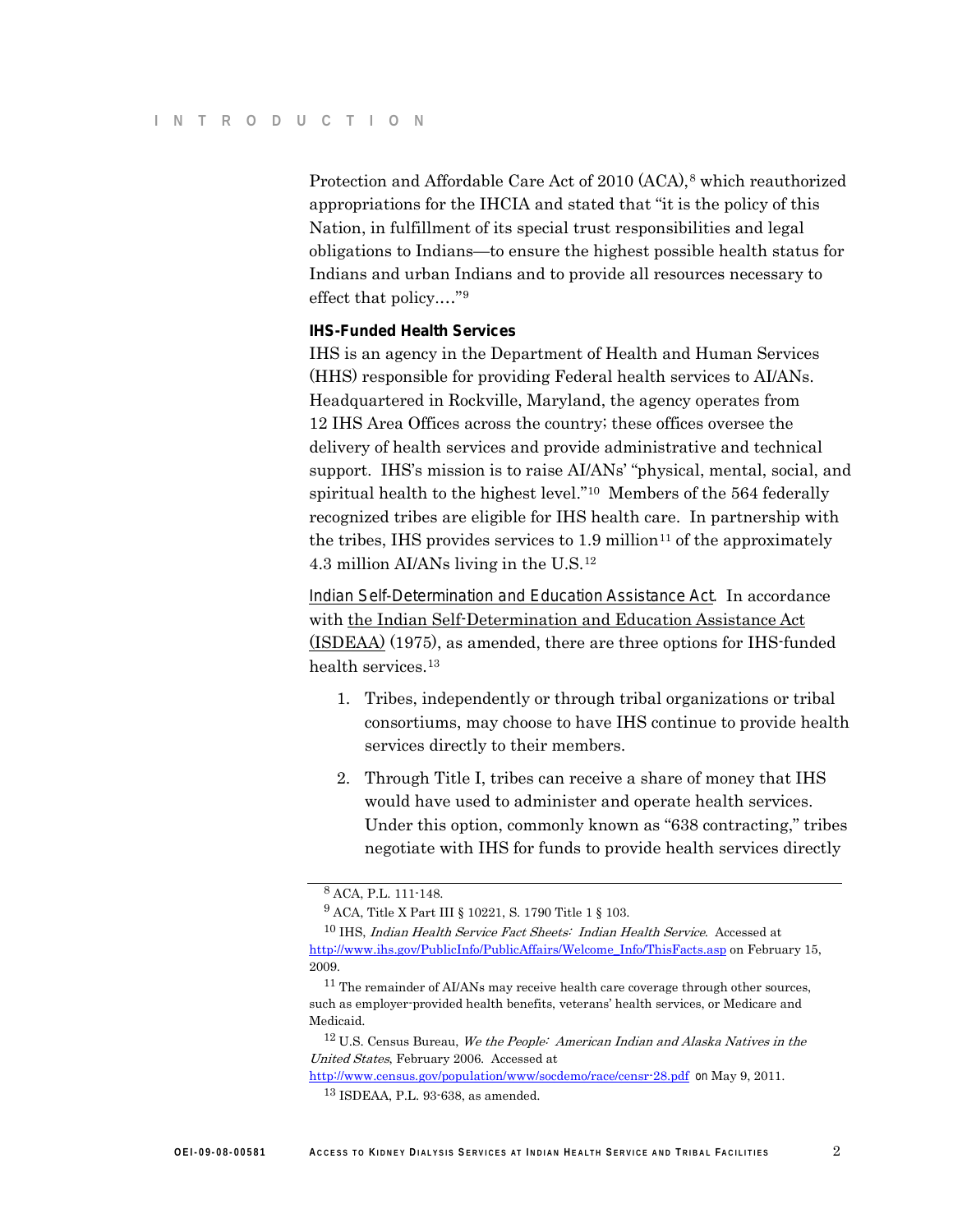to their members, and IHS retains a measure of oversight and supervision.

3. Under Title V, self-governance compacts allow tribes to receive their share of money from IHS to provide direct health services and to assume greater control over the administrative functions that support the delivery of the services and tailor services to the needs of their communities.[14](#page-8-0) Self-governance compacts offer tribes a greater degree of autonomy than does 638 contracting.

*Direct Care Services.* AI/ANs receive direct care services from IHS-operated or tribally operated facilities, generally hospitals, health centers, or health stations that provide direct health care services. In some situations, IHS and tribal programs share a building or hospital in which they operate their respective programs. Tribes, tribal consortiums, and IHS also may enter into arrangements with independent providers for specific services to be performed at their facilities. These may dialysis and dialysis services, mobile diagnostic services, and psychiatric services.

*Contract Health Services Program.* When an IHS or tribal facility cannot provide required services, IHS and tribes rely on the Contract Health Services (CHS) program. which contracts with private providers, such as hospitals and physicians, to deliver services. The CHS program is the payer of last resort and often defers or denies lower priority services.[15](#page-8-1) According to IHS, the CHS program can typically fund only the highest priority, or Level I, health services. The highest of the four priority levels, Level I services—"Emergent/Acutely Urgent Care Services"—are "necessary to prevent immediate death or serious impairment." These services include kidney dialysis and transplant services.<sup>[16](#page-8-2)</sup>

#### **Kidney Disease and Dialysis**

Healthy kidneys remove wastes and excess fluid from the blood, typically processing approximately 200 liters of blood a day and

<span id="page-8-0"></span><sup>&</sup>lt;sup>14</sup> IHS, *IHS Fact Sheets: Tribal Self-Governance*, January 2009. Accessed at <http://info.ihs.gov/TrblSlfDtrm.asp> on January 14, 2009.

<sup>15</sup> 42 CFR § 136.61.

<span id="page-8-2"></span><span id="page-8-1"></span><sup>&</sup>lt;sup>16</sup> IHS, Contract Health Services, Requirements—Priorities of Care. Accessed at [http://www.ihs.gov/NonMedicalPrograms/chs/index.cfm?module=chs\\_requirements\\_prioritie](http://www.ihs.gov/NonMedicalPrograms/chs/index.cfm?module=chs_requirements_priorities_of_care) [s\\_of\\_care](http://www.ihs.gov/NonMedicalPrograms/chs/index.cfm?module=chs_requirements_priorities_of_care) on April 8, 2010.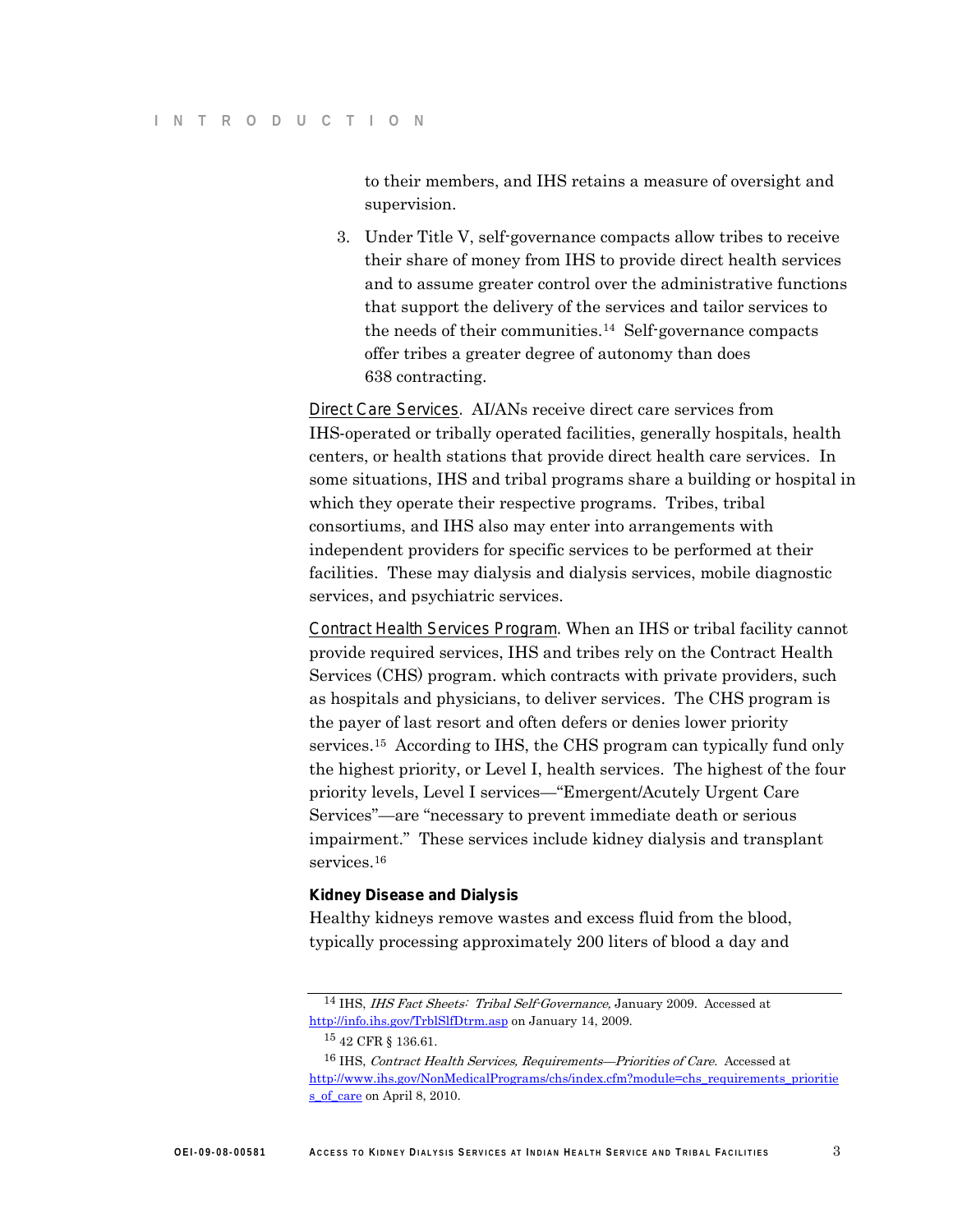producing 2 liters of urine.[17](#page-9-0) Chronic kidney disease occurs when the kidneys gradually lose function. The disease generally progresses in stages over months or years. In the last stage—ESRD—patients have almost complete loss of kidney function and require dialysis or a kidney transplant to survive.<sup>18</sup>

Kidney dialysis replaces the function of the kidneys in removing wastes and excess fluid from the blood. The most commonly used method, hemodialysis, requires blood to be circulated through a filter on a dialysis machine. [19](#page-9-2) Hemodialysis is usually done three times a week for 3 to 5 hours per treatment in a renal dialysis facility. The other major dialysis method is peritoneal dialysis, which uses the lining of the abdomen (peritoneum) as a filter to remove wastes and excess fluid from the blood. Peritoneal dialysis can be performed by patients in their homes.[20](#page-9-3) For most ESRD patients, dialysis services are coordinated by nephrologists, internal medicine specialists educated and trained in kidney diseases and dialysis therapy.

#### *ESRD Networks support the Medicare End Stage Renal Disease*

*Program*. In 1972, the Social Security Act (the Act) was amended to create the Medicare End Stage Renal Disease Program (ESRD Program), which extends Medicare benefits to most people with irreversible kidney failure.[21](#page-9-4) To provide access for patients in need of dialysis services, Congress authorized the Secretary of Health, Education, and Welfare<sup>[22](#page-9-5)</sup> to establish ESRD Network Organizations to support the ESRD Program.[23](#page-9-6) These organizations contract with the Centers for Medicare & Medicaid Services (CMS) to monitor and improve the quality of care of dialysis providers and kidney transplant programs within a given geographic area. Currently there

<span id="page-9-0"></span><sup>&</sup>lt;sup>17</sup> National Institutes of Health (NIH), *Kidney Failure: Choosing a Treatment That's* Right for You. Accessed at<http://kidney.niddk.nih.gov/kudiseases/pubs/choosingtreatment/> on December 31, 2008.

<span id="page-9-1"></span><sup>18</sup> Definition accessed a[t http://www.nlm.nih.gov/medlineplus/ency/article/000471.htm](http://www.nlm.nih.gov/medlineplus/ency/article/000471.htm) on March 31, 2011.

<span id="page-9-2"></span> $19$  NIH, Kidney Failure: Choosing a Treatment That's Right for You. Accessed at <http://kidney.niddk.nih.gov/kudiseases/pubs/choosingtreatment/> on December 15, 2008. <sup>20</sup> Ibid.

<sup>21</sup> Section 299I of P.L. 92-603, amending section 226 of the Act.

<span id="page-9-6"></span><span id="page-9-5"></span><span id="page-9-4"></span><span id="page-9-3"></span> $^{22}$  Before the Department of Education was created in 1979 as a separate Federal entity, HHS was called the Department of Health, Education, and Welfare.

<sup>23</sup> Section 299I of P.L. 95-292, adding section 1881 of the Act.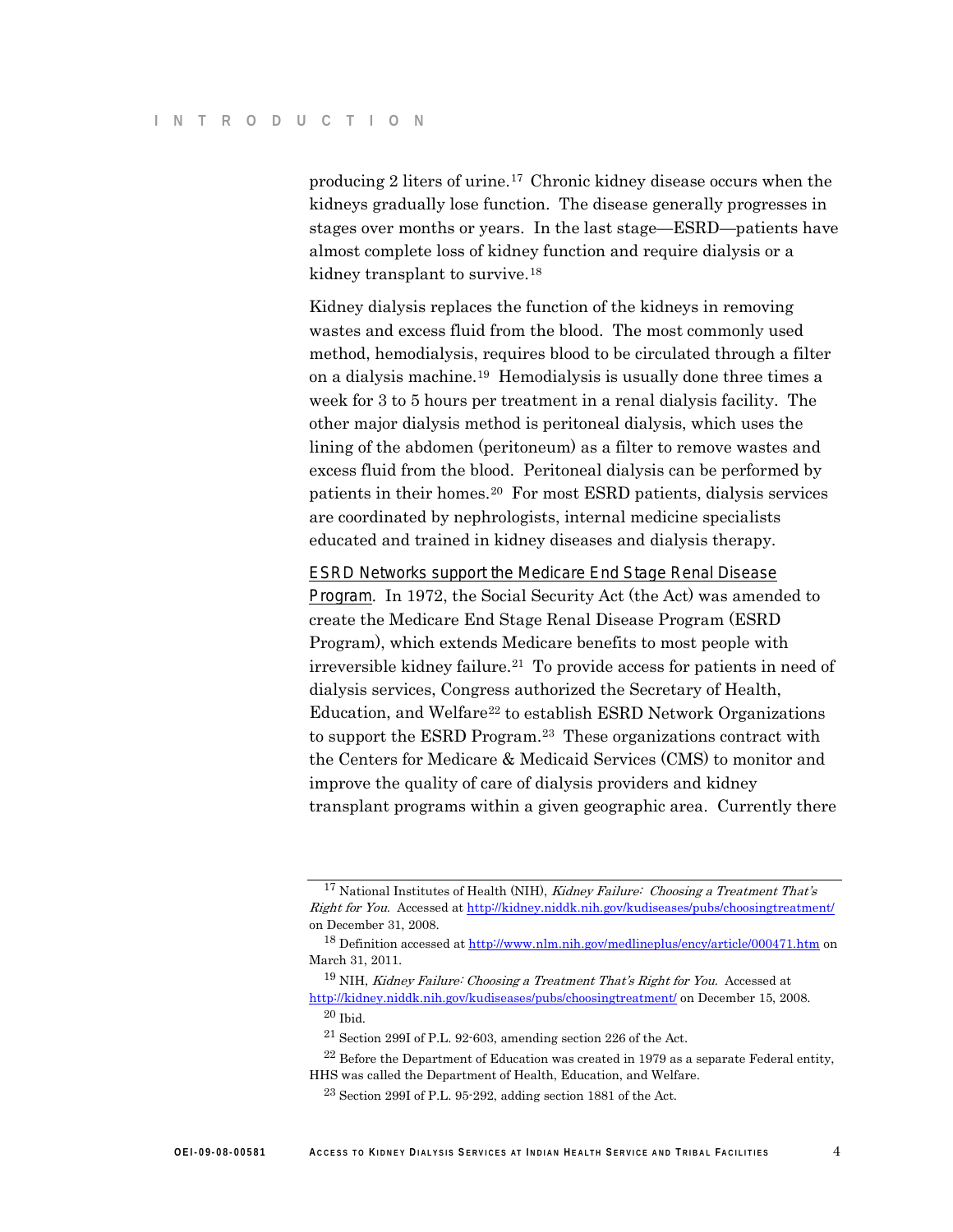are 18 ESRD Network Organizations covering all 50 States, the U.S. territories, and the District of Columbia.[24](#page-10-0)

Along with performing other statute-identified activities, the ESRD Networks conduct onsite reviews of facilities, identify facilities and providers that are not complying with applicable standards, and report deficient facilities and providers to HHS. HHS then has the authority to terminate or withhold Medicare certification. [25](#page-10-1) IHS and tribal facilities that meet the applicable standards can become Medicare certified. Dialysis facilities must be Medicare certified in order to qualify for Medicare or Medicaid payment.<sup>[26](#page-10-2)</sup> Individuals, including AI/ANs, may go to any Medicare-certified dialysis facility.

A dialysis facility may be a freestanding unit or be located in a hospital or other health facility.<sup>[27](#page-10-3)</sup> CMS lists more than 5,400 dialysis facilities in its Dialysis Facility Compare database.<sup>28</sup>

#### *Medicare is the largest payer for kidney dialysis services .*

Medicare is the largest payer of ESRD costs. Under the Medicare ESRD Program, individuals—including AI/ANs—who have ESRD and require regular dialysis are eligible for Medicare, regardless of age, beginning with the third month after the month in which they initiate a regular course of renal dialysis. [29](#page-10-5) Individuals—including AI/ANs who receive dialysis prior to becoming eligible for Medicare may receive financial assistance from State programs, veterans' benefits, or private plan benefits. AI/ANs may also receive assistance from some community tribal organizations. In addition, AI/ANs may qualify for funds from the CHS program (the payer of last resort)<sup>30</sup> if the services are not covered by another plan.

Typically, facilities refer individuals—including AI/ANs—who have been diagnosed with ESRD and need dialysis to a dialysis facility for treatment. The dialysis facility may or may not be affiliated with a

<span id="page-10-1"></span><span id="page-10-0"></span><sup>24</sup> CMS's overview of ESRD Network Organizations. Accessed at <https://www.cms.gov/esrdnetworkorganizations/> on March 31, 2011.

 $25$  Section 1881(c)(2) and (c)(3) of the Act.

<sup>26</sup> 42 CFR §§ 413.20 and 441.40.

 $^{27}$  42 CFR § 405.2102; CMS, *Medicare Benefit Manual*, Pub. 100-02, ch. 11, § 10.B.

<span id="page-10-6"></span><span id="page-10-5"></span><span id="page-10-4"></span><span id="page-10-3"></span><span id="page-10-2"></span><sup>28</sup> CMS, Medicare Dialysis Facility Compare, December 2008. Accessed at [http://www.medicare.gov/Dialysis/Static/DataDownload.asp?dest=NAV|Home|DataDetails](http://www.medicare.gov/Dialysis/Static/DataDownload.asp?dest=NAV|Home|DataDetails|DataDownload#TabTop) [|DataDownload#TabTop](http://www.medicare.gov/Dialysis/Static/DataDownload.asp?dest=NAV|Home|DataDetails|DataDownload#TabTop) on October 27, 2010.

 $29$  Section 226A(a) of the Act, 42 U.S.C. § 426-1(a).

<sup>30</sup> AI/ANs eligible for alternate resources may not receive CHS funds. 42 CFR § 136.61.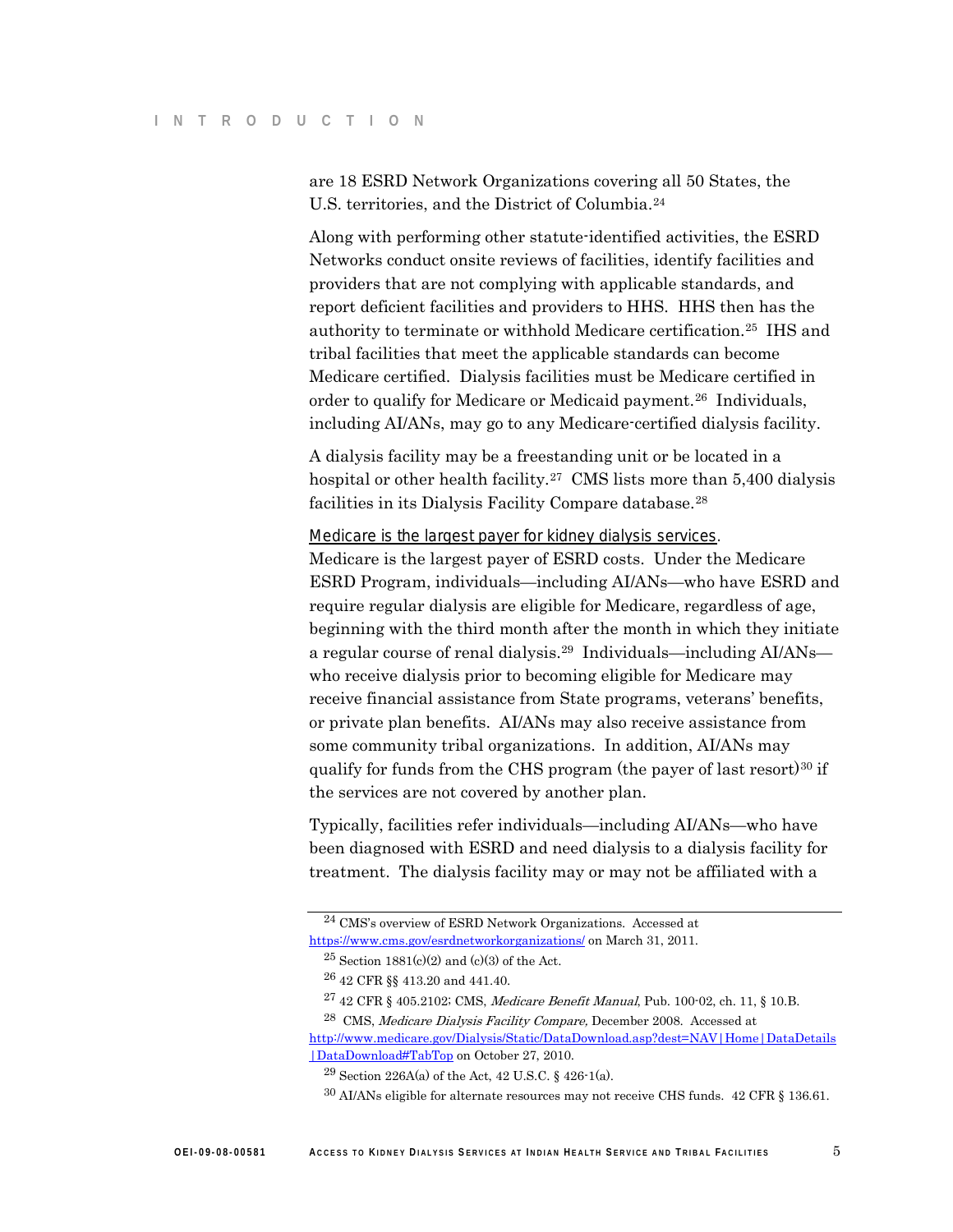tribal or IHS health care facility. AI/ANs who receive treatment at Medicare-certified dialysis facilities, which can include IHS-operated or tribally operated facilities, are eligible for Medicare assistance.<sup>31</sup> The referring IHS or tribal health care facility or the dialysis facility may provide financial counselors to help the AI/AN qualify for Medicare payment. To bridge the 3-month gap between when a patient begins treatment and when he or she qualifies for Medicare, the facilities may help the AI/AN identify other potential payment resources. One alternative available to AI/ANs is the CHS program; other alternatives might include tribal organizations, State programs, community organizations, or private plan benefits.

*The ACA addressed dialysis services in the reauthorized IHCIA*. Under the ACA, the IHCIA was reauthorized with key changes related to AI/AN health services. Section 204 of the ACA, "Diabetes Prevention, Treatment, and Control," authorizes the Secretary to provide dialysis programs directly through IHS, tribes, and tribal organizations. Dialysis programs include the purchase of dialysis equipment and necessary staffing.[32](#page-11-1) Although IHS has had the authority to provide dialysis services under prior enactments, section 204 reflects the first time that Congress has specified dialysis services in a statute. Furthermore, section 313 of the IHCIA also authorizes a "Mobile Health Stations Demonstration Program," which allows tribes to apply for funding for specialty-services mobile health stations. These include any service relating to dialysis, surgery, dentistry, and any other specialty service.[33](#page-11-2)

#### **Related Reports**

In 2005, the Government Accountability Office (GAO) visited 13 IHS facilities to determine the extent to which AI/ANs had access to health care.<sup>[34](#page-11-3)</sup> GAO found that most facilities offered primary care and dental and vision services, but that access was not always assured because of waiting times and lack of transportation. GAO also found that certain ancillary and specialty services were not

<sup>31</sup> IHCIA, P.L. 94-437 § 401, 25 U.S.C. 1602, as amended.

<span id="page-11-1"></span><span id="page-11-0"></span> $32$  New IHS and tribal dialysis facilities that meet Medicare certification standards will be able to bill Medicare for providing services to qualified individuals. Ibid.

<sup>33</sup> Ibid.

<span id="page-11-3"></span><span id="page-11-2"></span><sup>34</sup> GAO, Indian Health Service: Health Care Services Are Not Always Available to Native Americans, GAO-05-789, August 2005.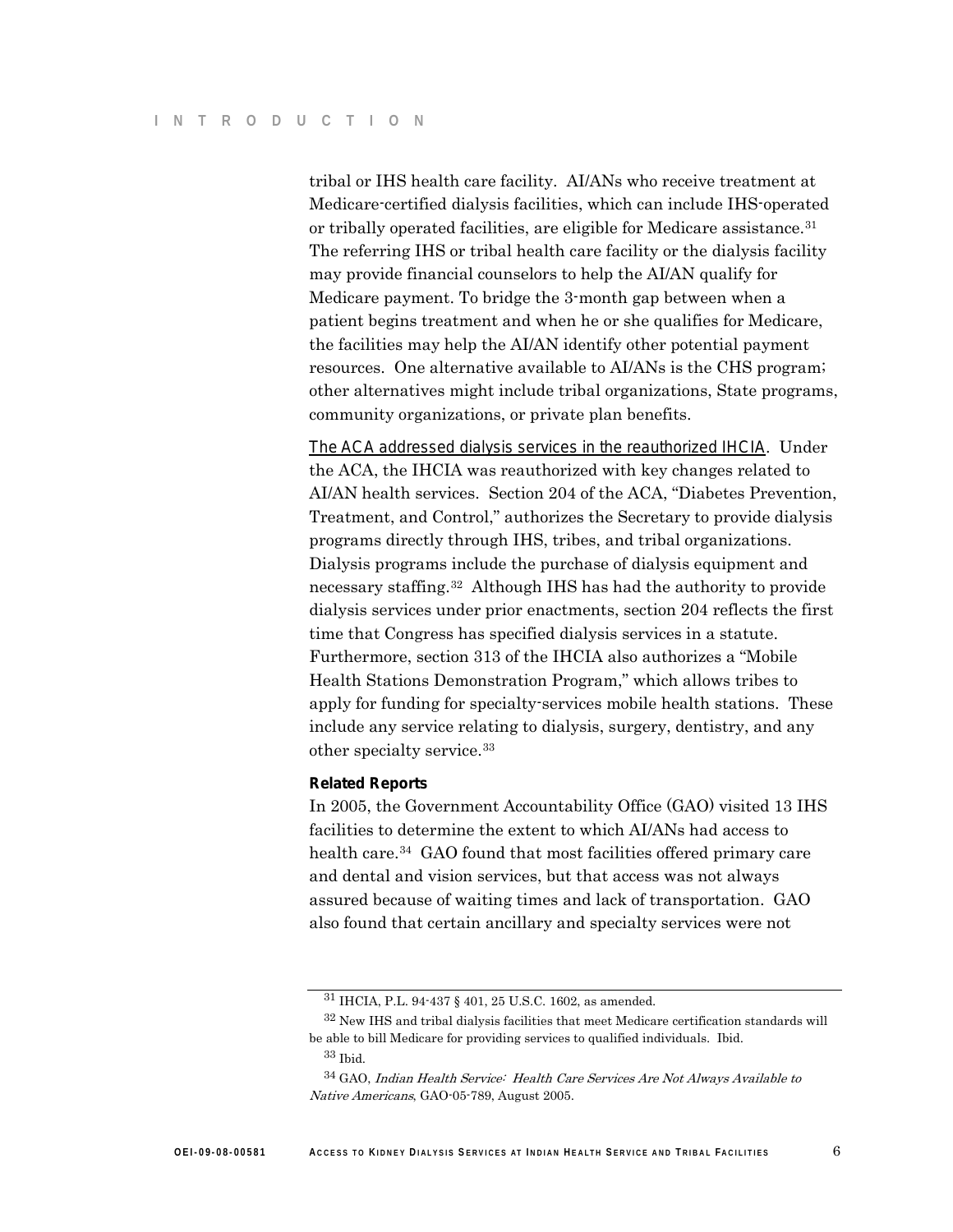routinely available to clients because the facilities lacked staff or equipment. GAO did not focus on kidney dialysis services.

In 2009, OIG examined the extent to which IHS and tribes paid for CHS hospital claims above the required Medicare rate from January to March 2008. The study found that IHS and tribes paid above the Medicare rate for 22 percent of hospital claims, resulting in \$1 million in overpayments. If payments for nonhospital claims were capped at the Medicare rate, IHS could have saved as much as \$13 million.<sup>[35](#page-12-0)</sup>

In 2010, Senator Byron Dorgan, Chairman of the Senate Committee on Indian Affairs, released a report citing problems with credentialing and licensure of providers, accountability of controlled substances, and management of CHS program funds, among other issues, in the region covered by the IHS Area Office in Aberdeen, South Dakota.[36](#page-12-1)

#### **Companion Report**

This report is one of two on AI/ANs' access to health care. The companion report is Access to Mental Health Services at Indian Health Service and Tribal Facilities (OEI-09-08-00580).

### **METHODOLOGY**

#### **Scope**

This evaluation determined the extent to which AI/ANs had access to kidney dialysis services at IHS and tribal facilities between January 2008 and November 2009. We conducted this evaluation concurrently with our evaluation of AI/ANs' access to mental health services.

We did not review the quality and medical necessity of dialysis services or review whether IHS paid appropriately for the services in accordance with Federal laws and regulations. We did not determine whether the facilities were Medicare certified or at what time following their diagnoses the AI/ANs accessed the services.

#### **Survey and Fieldwork**

*Stage 1: Survey of IHS and tribal facilities* . To identify all IHS and tribal health facilities, we took the following steps:

<span id="page-12-0"></span><sup>35</sup> OIG, IHS Contract Health Services Program: Overpayment and Potential Savings, OEI-05-08-00410, September 2009.

<span id="page-12-1"></span> $36$  U.S. Senate Committee on Indian Affairs, In Critical Condition: The Urgent Need to Reform the Indian Health Service's Aberdeen Area, December 28, 2010.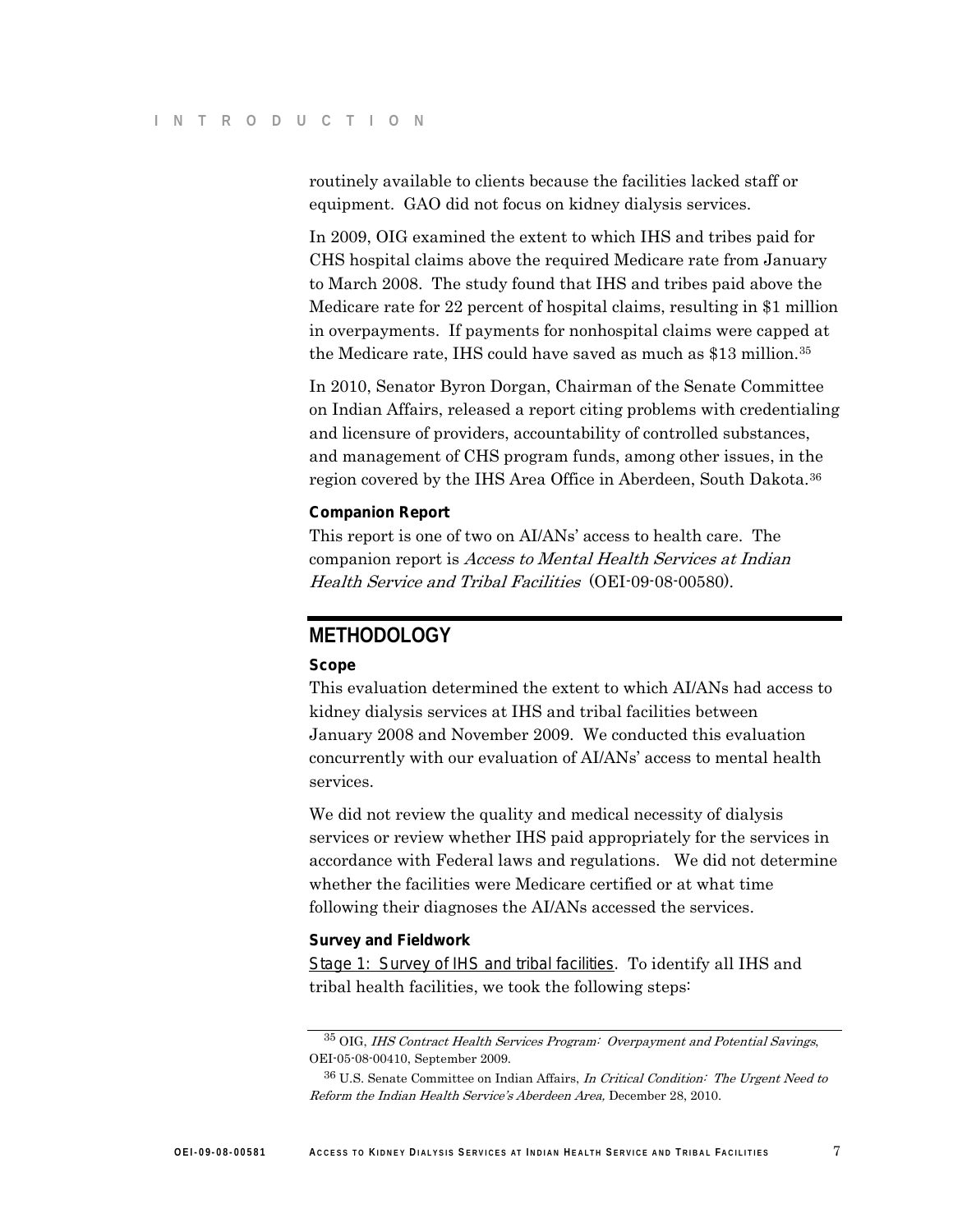- To create one master list of IHS and tribal facilities, we combined the multiple lists that IHS provided to us, removing all duplicates.
- Because the list was missing information (e.g., names of current representatives of the facilities), we conducted research online and used an HHS employee directory to confirm information about facilities and their representatives. We also confirmed this information with IHS and tribal staff.
- We then attempted to contact each facility's representative to confirm the name and type of facility and confirm whether it was IHS operated or tribally operated.

We identified 777 IHS and tribal facilities that were providing health care services from June 2009 to November 2009.[37](#page-13-0) For the purposes of this report, we excluded 179 facilities that either provided mental health services only or were school health centers, because dialysis services were not within their scope of services.<sup>[38](#page-13-1)</sup> Therefore, this report is based on 598 IHS and tribal facilities.

We sent one survey per facility to the contact person we had identified. Some contacts were responsible for multiple facilities. We asked them to complete one survey for each facility so that we could attribute each response to the appropriate facility. We made a minimum of three attempts by email and/or telephone to ensure that all contact people submitted their surveys. We received completed surveys from 506 of the 598 facilities, for a response rate of 85 percent.

*Stage 2: Fieldwork at 98 IHS and tribal facilities*. We visited 98 IHS and tribal facilities, including 9 dialysis facilities, in 51 AI/AN communities and reservations. These facilities offered a range of health services, including inpatient and outpatient services and primary and specialty care. We also visited 11 of 12 IHS Area Offices in person and interviewed IHS officials at the remaining Area Office by telephone. We used standardized interview guides and interviewed 436 IHS and tribal administrators, providers, and clients.

<span id="page-13-0"></span> $^{37}\,$  We sent surveys to all IHS and tribal facilities beginning in June 2009 and continued to receive responses for 6 months, until November 2009.

<span id="page-13-1"></span><sup>38</sup> Excluded mental health facilities include: alcohol and substance abuse treatment facilities, residential treatment centers, behavioral health facilities, and wellness centers.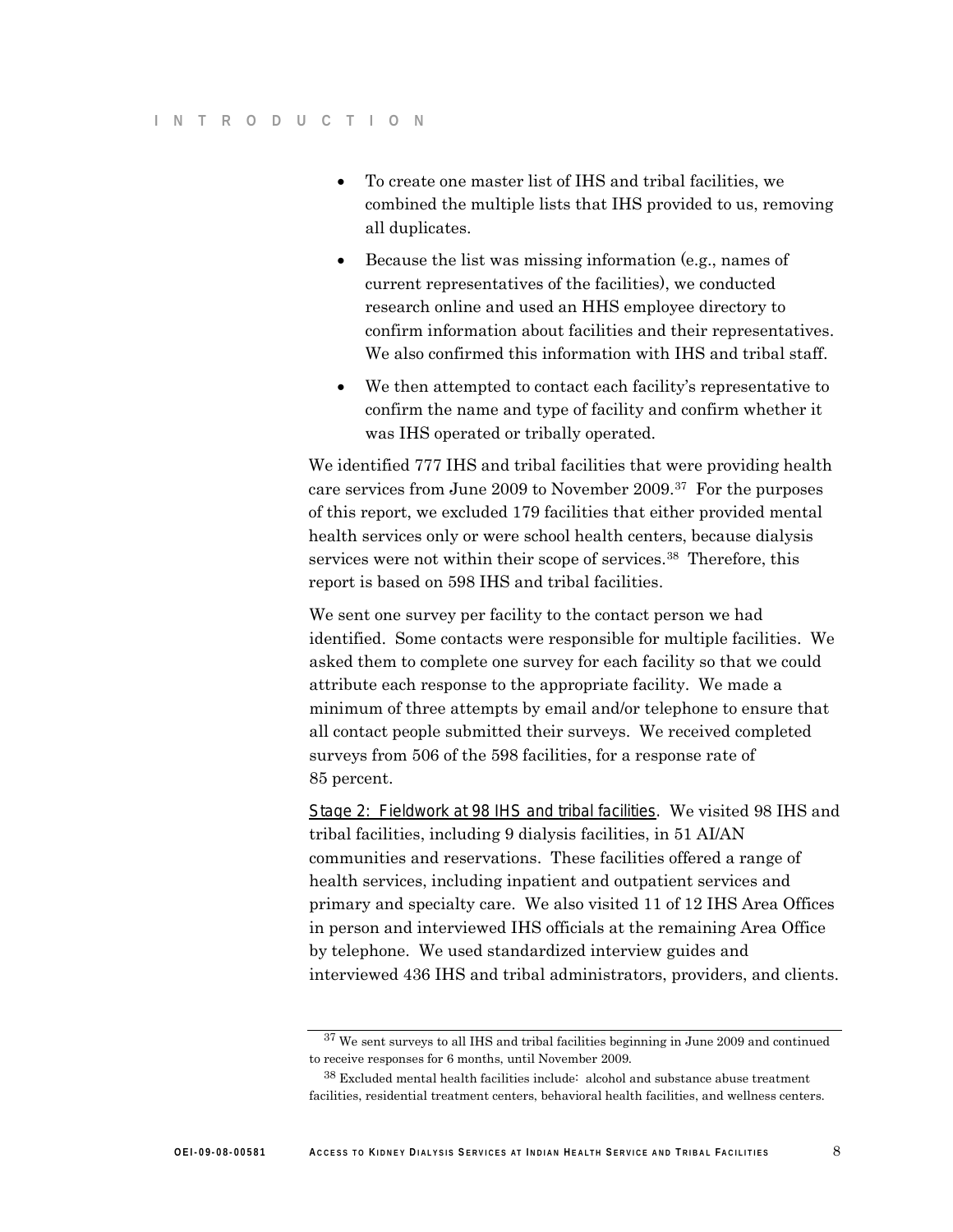#### **Analysis**

We based our findings on the synthesis of survey data, interviews, and observational fieldwork. The data we collected during the onsite work supplemented the survey data. Using SAS software, we analyzed the data collected through our survey and fieldwork.

#### **Limitations**

The findings in this report are not projected to all IHS and tribal facilities, but are limited to the 506 survey respondents, which did not include facilities that provided mental health services only or school health centers. We conducted the interviews concurrently with our evaluation of AI/ANs' access to mental health services. Therefore, not all of the 436 interviews specifically addressed access to dialysis services.

#### **Standards**

This study was conducted in accordance with the *Quality Standards for* Inspection and Evaluation issued by the Council of the Inspectors General on Integrity and Efficiency.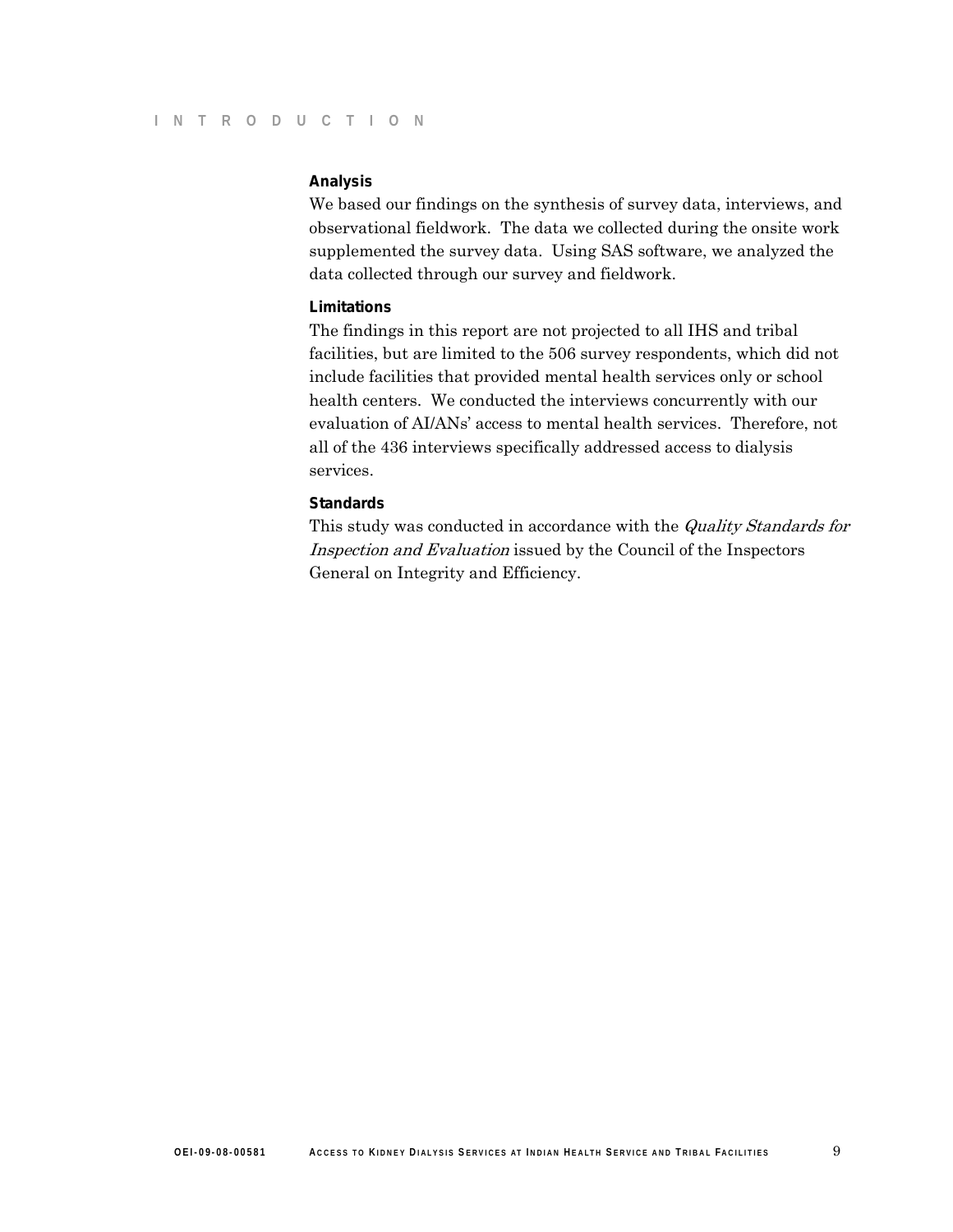# **FINDINGS**

### **Only 20 of 506 IHS and tribal facilities reported that dialysis services are provided at their facilities; most reported that other facilities provide these services**

 $39$  of the five hundred six IHS and tribal facilities reported in surveys and interviews that they provide dialysis services at their facilities. Three of these facilities

operate dialysis services in their communities through tribally created dialysis organizations. Seventeen facilities offer dialysis services at their facilities through separate, nontribal for-profit or nonprofit companies. Several facilities indicated that the services were provided through national dialysis providers (e.g., Davita and Fresenius) or independent dialysis providers (e.g., regional providers). The 20 facilities reported that they provided hemodialysis services to approximately 816 patients from January 2008 to November 2009.

Approximately two-thirds of the facilities that do not provide dialysis services (337 of 486 facilities) reported that other facilities provide these services to their patients. Typically these other facilities are neither IHS operated nor tribally operated. Of those facilities that do not provide dialysis, 56 percent (272 of 486) reported that they assist in referring their patients to other facilities, both IHS/tribal and non-IHS/nontribal. The remaining 149 facilities did not indicate whether or where their clients may receive dialysis services.

### **The remoteness of IHS and tribal dialysis facilities can affect the availability of services and create hardships for AI/ANs**

In some situations, the remoteness of the dialysis facilities may affect their ability to provide services. Patients living

in remote areas have difficulties accessing the services because of distance, weather, and road conditions.

<span id="page-15-0"></span><sup>39</sup> The Medicare Dialysis Facility Compare Web site lists additional dialysis facilities in or near AI/AN communities. However, the responses that we received from the IHS/tribal health care facilities located near these additional dialysis facilities did not indicate that there were any relationships between the IHS/tribal facilities and the dialysis facilities. Accessed at

[http://www.medicare.gov/Dialysis/Static/DataDownload.asp?dest=NAV|Home|DataDetails](http://www.medicare.gov/Dialysis/Static/DataDownload.asp?dest=NAV|Home|DataDetails|DataDownload#TabTop) [|DataDownload#TabTop](http://www.medicare.gov/Dialysis/Static/DataDownload.asp?dest=NAV|Home|DataDetails|DataDownload#TabTop) on October 27, 2010.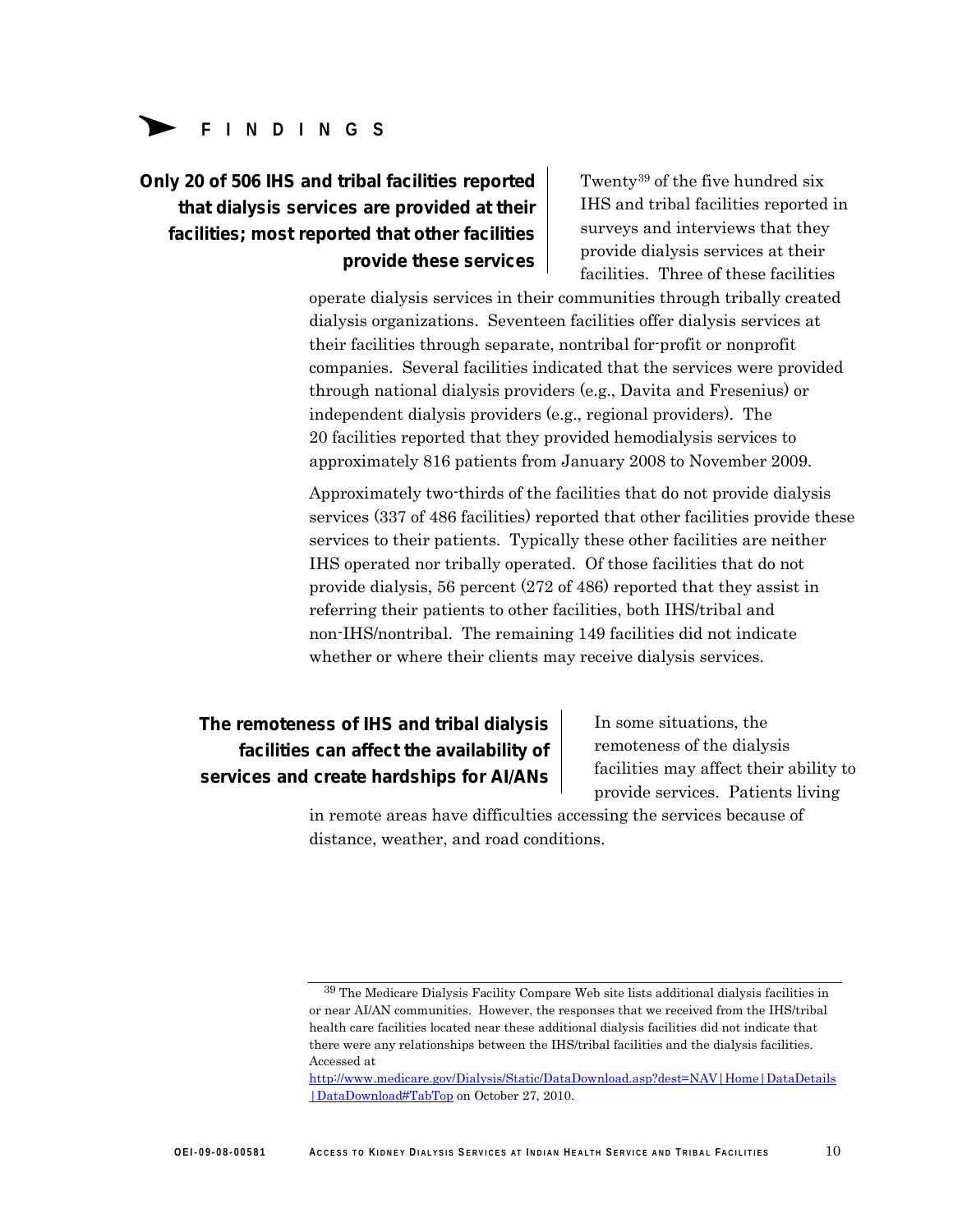### **Remoteness of locations of the 20 communities with IHS and tribal dialysis facilities can affect service delivery**

IHS and tribal dialysis facilities are limited by their remoteness. The 20 IHS and tribal facilities that provide dialysis services are in nonurban areas. See map of the 20 facilities in Appendix A. These facilities reported that being in remote locations causes staff shortages or limits in essential public utilities and that both factors can affect the availability of dialysis services.

At six of the nine dialysis facilities that we visited, staff reported that it is difficult to recruit and retain qualified staff partly because of the remoteness of the facilities. For example, one facility relied on one employee, who was near retirement, to repair and service its dialysis equipment. Because the community was very remote, the facility feared it could not attract another qualified technician. Instead, the facility would incur additional expenses transporting and paying a contractor to maintain its aging equipment. Another facility relies on contract nurses who commute 120 miles per day to operate the dialysis facility.

During onsite interviews, providers at IHS and tribal health care facilities reported that access to dialysis services was limited because of the operating hours and lack of available appointment times caused by staff shortages. This, according to the facilities, represents a barrier for their clients' access to dialysis services.

Two remote facilities reported having to occasionally cut short their patients' dialysis treatment or close their facilities completely because of interruptions in their water service. During our visit, one of the dialysis facilities was close to depleting its water supply. Until the water service was restored, the facility was preparing to stop treatment early.

Of the three tribally operated dialysis facilities, two are in remote areas and serve a limited client base. As a result, they are unable to generate adequate revenue and experience budget deficits. One of these two facilities reported that its dialysis facility had an annual deficit of \$200,000. However, the third is in a semirural/suburban area and anticipates an increased incidence of ESRD in the community. To meet the need, the tribe that operates the facility recently expanded to a 40-station dialysis facility. At the time of our visit, the facility was not fully staffed or operational because its expansion had just been completed.

Small rural dialysis facilities face challenges providing services. A 2010 Medicare Payment Advisory Commission report on dialysis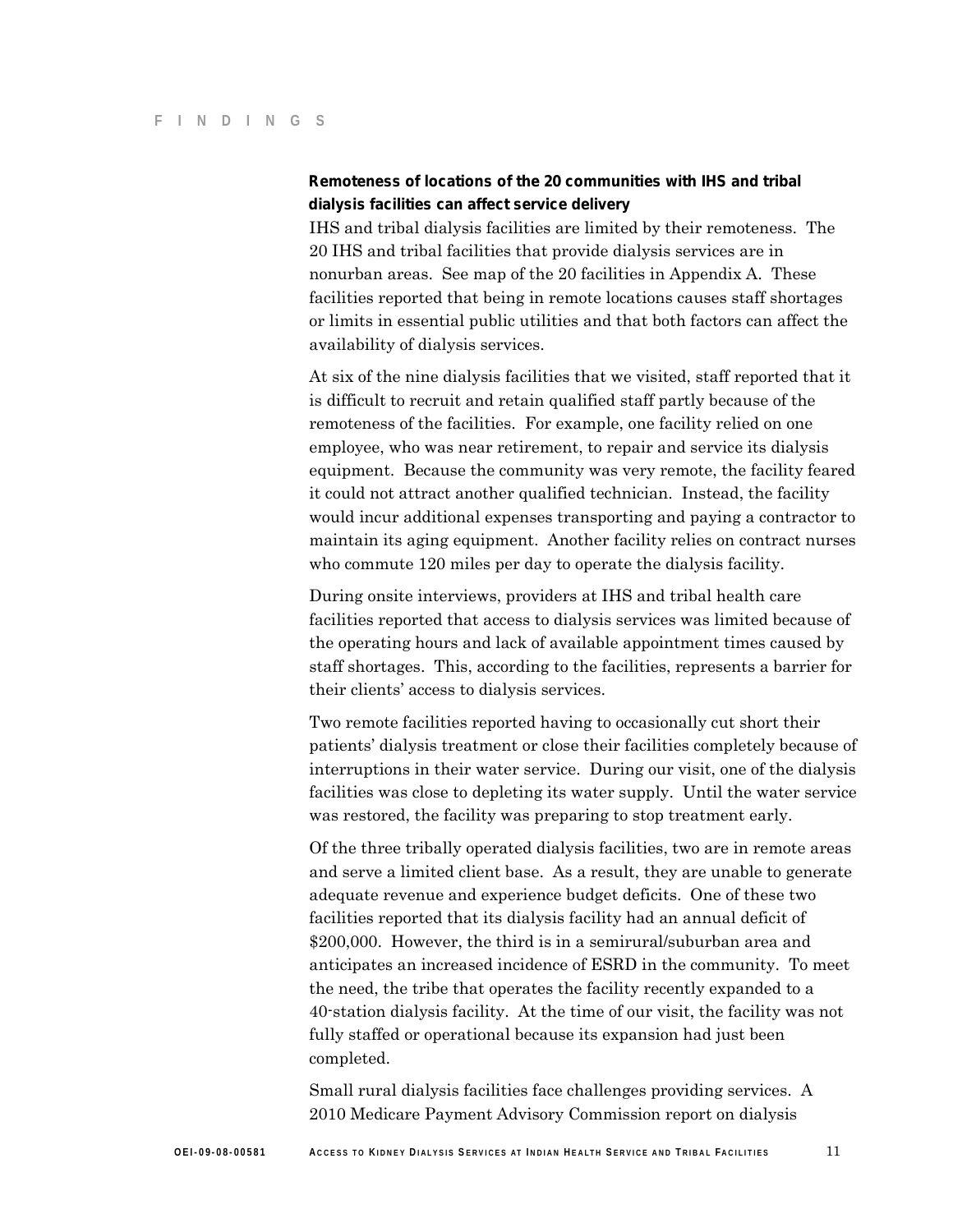providers found that facilities that closed had less capacity than those that remained open, suggesting that it is more difficult for smaller capacity dialysis facilities to generate enough revenue to remain in business. The report also found that the Medicare financial operating margins were lower in rural areas.<sup>[40](#page-17-0)</sup> Lower wages in rural areas could affect recruitment of staff for remote IHS and tribal facilities.

### **The demands of getting to and from dialysis facilities can reduce AI/AN dialysis patients' quality of life**

Providers at 5 of the 20 IHS and tribal facilities emphasized that their patients endure hardships getting to and from dialysis facilities. Some of these patients travel on rural roads for 4 hours per day, or longer, three times a week. Dialysis services range in duration, from 3 to 5 hours per treatment. Consequently, dialysis treatment can consume 3 entire days per patient, per week. Patients at one facility leave home as early as 3 a.m. to travel to the nearest dialysis facility, more than 45 miles away by mountainous two-lane roads. Two facilities reported that their dialysis patients often are nauseated and exhausted as a result of the journey. Following treatment, some patients choose to stay overnight near the dialysis facility, which incurs them additional expenses and takes them away from their families and communities. Providers at three IHS and tribal facilities reported that in rare cases, patients have chosen to stop dialysis or not begin it at all, partly because of the toll these hardships can take on their quality of life.

Occasionally, weather conditions are severe enough to close roads and cause delays that can interrupt the patients' care. One dialysis facility reported to us that during the previous winter, it was closed for 6 days because of weather. One tribal facility reported that "the nearest dialysis services are located approximately 75 miles one way, and the snow and closure of roads either north or south of our remote location can be very challenging for patients needing the service."

<span id="page-17-0"></span><sup>&</sup>lt;sup>40</sup> Report to Congress: Medicare Payment Policy, Section 2F, Outpatient Dialysis Services, March 2010. Accessed a[t http://www.medpac.gov/chapters/Mar10\\_Ch02D.pdf](http://www.medpac.gov/chapters/Mar10_Ch02D.pdf) on January 13, 2011.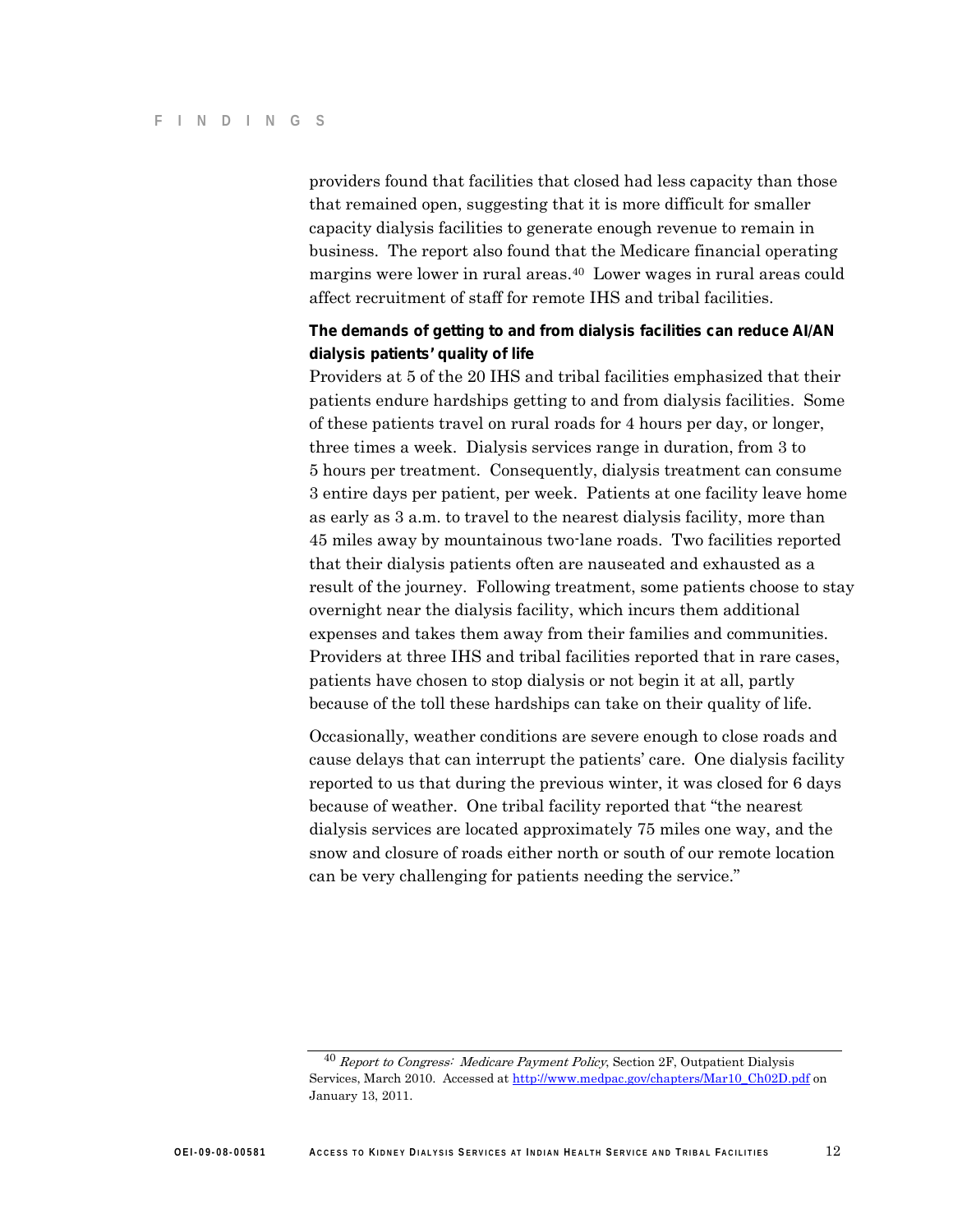### **Most IHS and tribal facilities do not provide** Seventy-two percent of **kidney dialysis services because of lack of resources and small patient populations**

the facilities that do not provide dialysis (352 of 486 facilities)

reported that they lack the funds, staff, and/or space to provide the services. According to IHS Area Office staff, many tribes have asked IHS for funds to provide dialysis services. However, the tribes lack additional funds, and given the small population of dialysis patients, Medicare reimbursement would not be sufficient to subsidize the sizable annual budget required to operate a dialysis facility.<sup>[41](#page-18-0)</sup> For example, administrators at two facilities reported that their efforts to establish a local dialysis facility stalled because they lacked resources. In an earlier effort in the 1990s, a tribe considered building and independently operating a dialysis facility. However, after determining the facility would likely operate with an annual deficit of \$200,000 to \$250,000, the tribe decided not to build it. One tribe reported that it is "cost prohibitive" to support a dialysis facility with trained staff and resources.

Eighty percent of the IHS and tribal facilities that do not provide dialysis services (389 of 486) reported that the reason they do not provide such services is that they are beyond the facilities' capability. Generally, these facilities are in small communities and they serve relatively few patients. According to the survey, the median community size per facility is 1,600 people and 78 percent of the facilities serve fewer than 5,000 health care patients each. A tribe that manages more than 40 small clinics in remote locations explained that it cannot provide dialysis services onsite:

[T]he overwhelming factor is that this service is well beyond the scope appropriate to a frontier location . . . . [Our facilities are] small and lack the basic infrastructure to support provision of dialysis services. In addition, the population is small and would not produce adequate demand to support this service.

<span id="page-18-0"></span> $^{41}$  IHS funds can be provided to tribes either through ISDEAA 638 contracts or self-governance compacts. However, neither the ISDEAA funds allocated to a tribe nor the additional Medicare reimbursement would be sufficient to cover the operating costs of providing dialysis services to few tribal members. Therefore, to meet the operating costs of a dialysis center, most tribes would be required to provide supplemental tribal funds beyond the IHS funds allocated under the ISDEAA.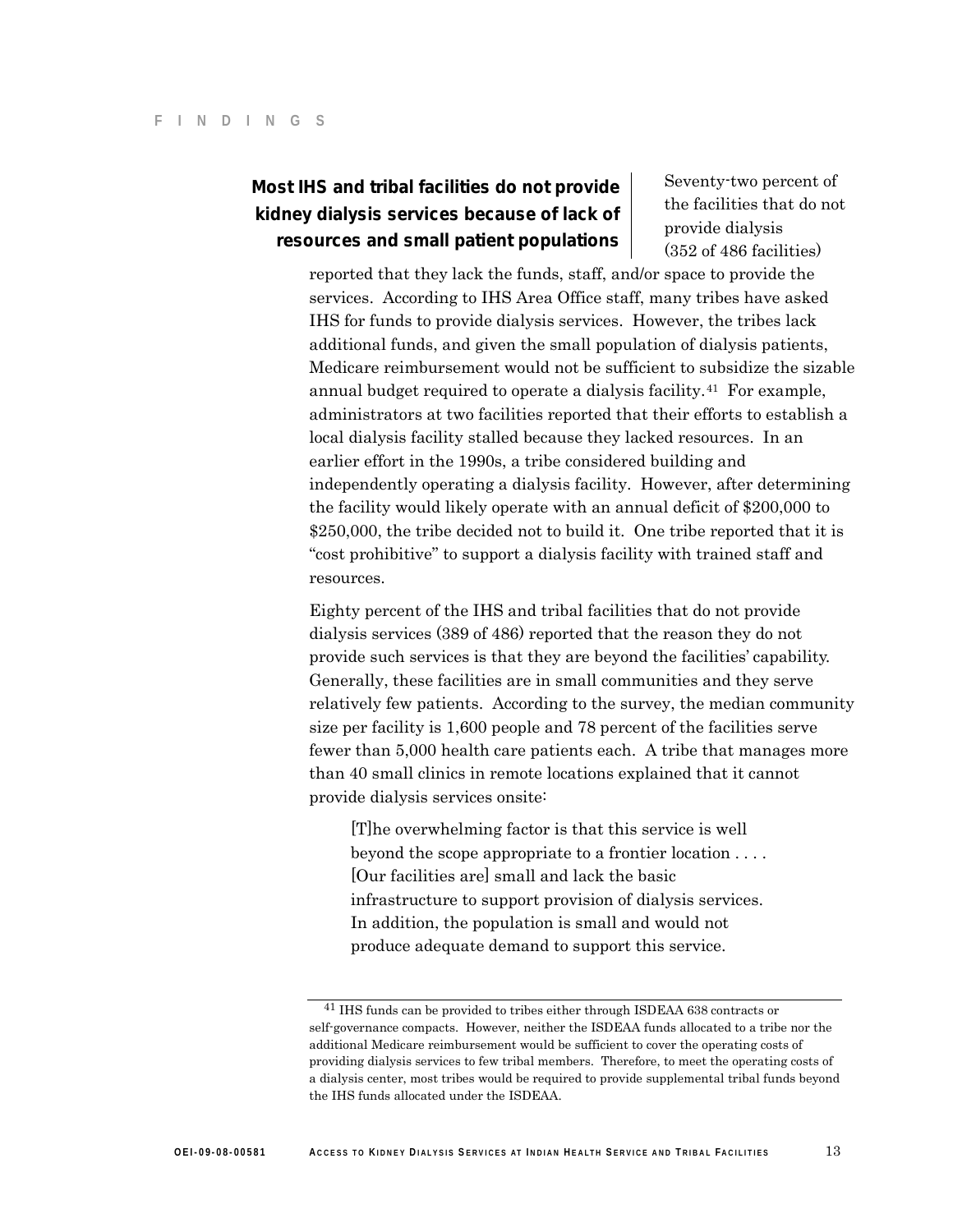According to IHS Area Office staff, many tribes have too few dialysis patients to justify a dialysis facility.[42](#page-19-0) The medical director at one tribal facility reported that although the tribe had discussed establishing its own dialysis facility, it chose not to do so, instead deciding to take a preventive approach against chronic kidney disease. The tribe invests in prevention and education programs, despite the likelihood that at least 200 of its members will need dialysis within the next 10 to 15 years, according to the medical director.

### **Many IHS and tribal facilities assist tribal members in accessing dialysis services by providing transportation and expanding access to specialists**

The physical condition of dialysis patients makes self-transport difficult, and patients must look to other resources for assistance. One facility reported that access

to dialysis services is limited for 85 percent of its dialysis patients because of patients' lack of transportation.[43](#page-19-1) Although most tribes do not provide dialysis services, some tribes are providing innovative access to nephrology and using telemedicine applications to meet their needs.

### **More than one-third of facilities that refer patients to dialysis services reported that they assist them with transportation alternatives**

Thirty-eight percent of the facilities that refer patients to dialysis services (102 of 272 facilities) reported that local tribes, volunteers, and nonprofit organizations assist in transporting patients to and from the nearest accessible dialysis facilities.

During interviews, several tribes said that they have self-funded transportation systems and/or use their Community Health

<span id="page-19-1"></span><http://www.medicare.gov/Publications/Pubs/pdf/10128.pdf> on June 9, 2011.

<span id="page-19-0"></span><sup>42</sup> Oklahoma State University at Stillwater, Department of Agricultural Economics, A Systems Guide for a Kidney Dialysis Center, August 2003. Accessed at [http://www.ruralhealthworks.org/downloads/Additional/Renal\\_Dialysis\\_Guidebook.pdf](http://www.ruralhealthworks.org/downloads/Additional/Renal_Dialysis_Guidebook.pdf) on May 9, 2011. Experienced managers reported that a small dialysis center with 6 to 10 stations may need at least 14 to 15 patients on a 3-day week to break even, assuming adequate staffing is available. In addition, the capital costs range from \$35,000 to \$70,000 per station, and the facility should not expect to make a profit in the first 3 years of business.

 $^{43}$  According to Medicare Coverage of Kidney Dialysis and Kidney Transplant Services, Medicare covers round-trip ambulance service only if other forms of transportation would be harmful to the health of the patient. Accessed at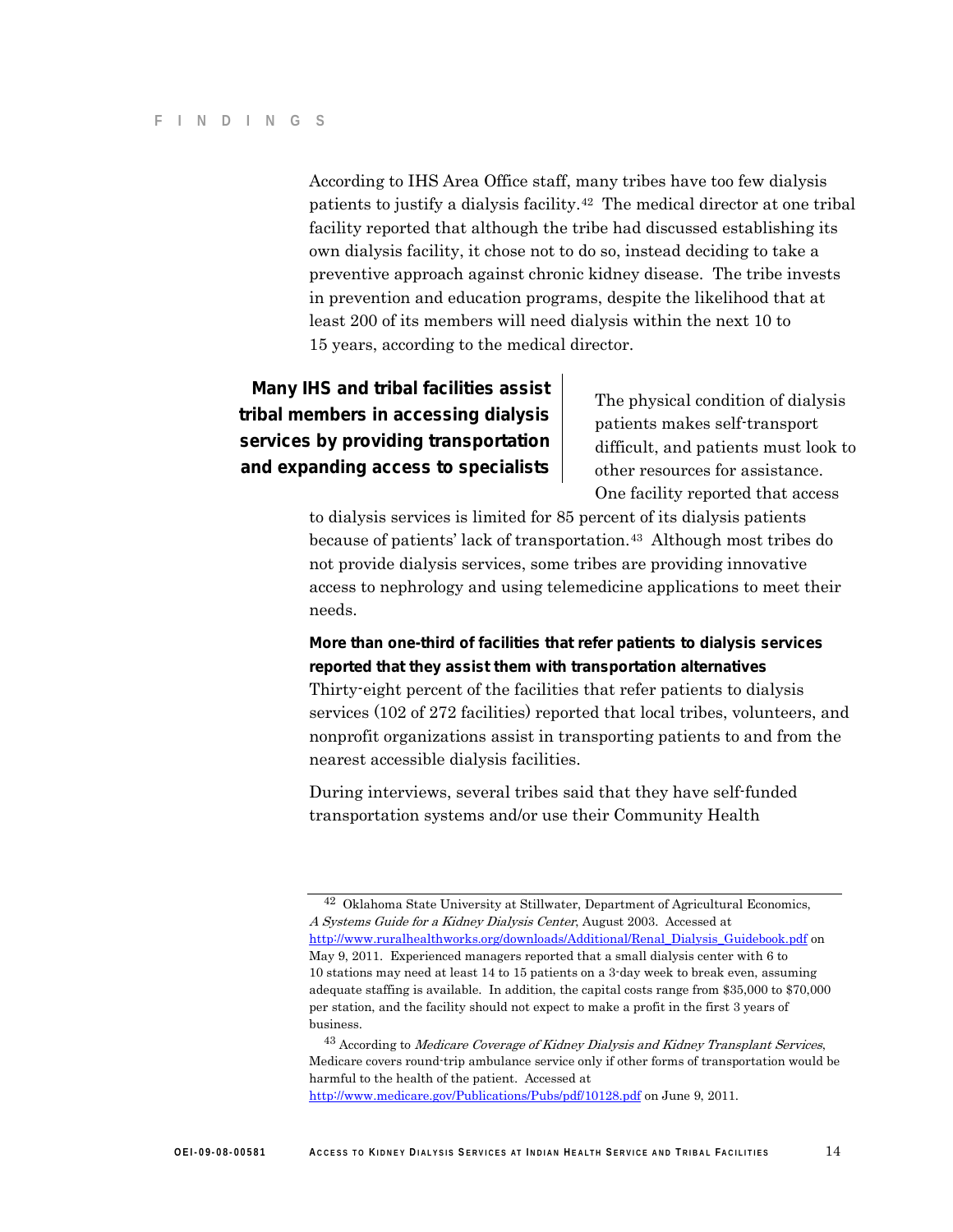Representative  $(CHR)$  programs<sup>[44](#page-20-0)</sup> to transport their members to dialysis facilities. For example, CHRs at one tribe we visited transport several dialysis patients 3 times per week, including one patient who lives

60 miles from the dialysis facility. Another tribe said it leases a van and has hired a driver to transport tribal members to dialysis appointments, because the only private transportation provider that served its community no longer transports Medicaid patients since the State's Medicaid program reduced its reimbursement for nonemergency transportation.

#### **IHS and tribal providers expand access through innovative programs**

Access to nephrologists can be limited in rural communities.<sup>[45](#page-20-1)</sup> For example, Alaska has only seven nephrologists to treat all ESRD patients—both AI/AN and non-AI/AN—in the State, and all seven are in Anchorage. The State has a total of six dialysis facilities spread over the cities of Anchorage, Fairbanks, Juneau, and Soldotna. According to facility staff, AI/AN dialysis patients usually travel or relocate to one of these cities for treatment and most travel to Anchorage to see a nephrologist. AI/ANs in Wyoming face similar challenges.[46](#page-20-2) There, the State has three nephrologists and nine dialysis facilities. In some communities, however, itinerant specialists visit two to four times per month to provide nephrology services at the facilities.

Some IHS and tribal health care providers strive to expand and protect AI/ANs' access to nephrology services. We encountered innovative programs and dedicated providers caring for AI/ANs who need dialysis. For example, one tribal hospital reported that it does not provide onsite dialysis services but does provide an onsite nephrologist as part of a

[http://www.ihs.gov/ihm/index.cfm?module=dsp\\_ihm\\_pc\\_p3c16#3-16.1](http://www.ihs.gov/ihm/index.cfm?module=dsp_ihm_pc_p3c16#3-16.1) on September 8, 2010.

<span id="page-20-0"></span><sup>&</sup>lt;sup>44</sup> The CHR program is "a unique community-based outreach program, staffed by a cadre of well-trained, medically-guided, tribal and Native community people, who provide a variety of health services within American Indian and Alaska Native communities." IHS, Indian Health Manual, Part 3, Chapter 16. Accessed at

<span id="page-20-1"></span><sup>45</sup> Access to health care continues to be an ongoing problem for many ESRD patients in rural communities. End-Stage Renal Disease (ESRD) Network 13. Accessed at <http://www.network13.org/about.asp> on November 9, 2010.

<span id="page-20-2"></span><sup>46</sup> Reservation-based dialysis has improved the access of patients to renal replacement therapy, but barriers to access remain. These include the rural nature and isolation of locations. A.S. Narva, "Kidney disease in Native Americans." Journal of the National Medical Association, August 2002, 94(8):738–42. Accessed at <http://www.ncbi.nlm.nih.gov/pubmed/12152933> on January 4, 2011.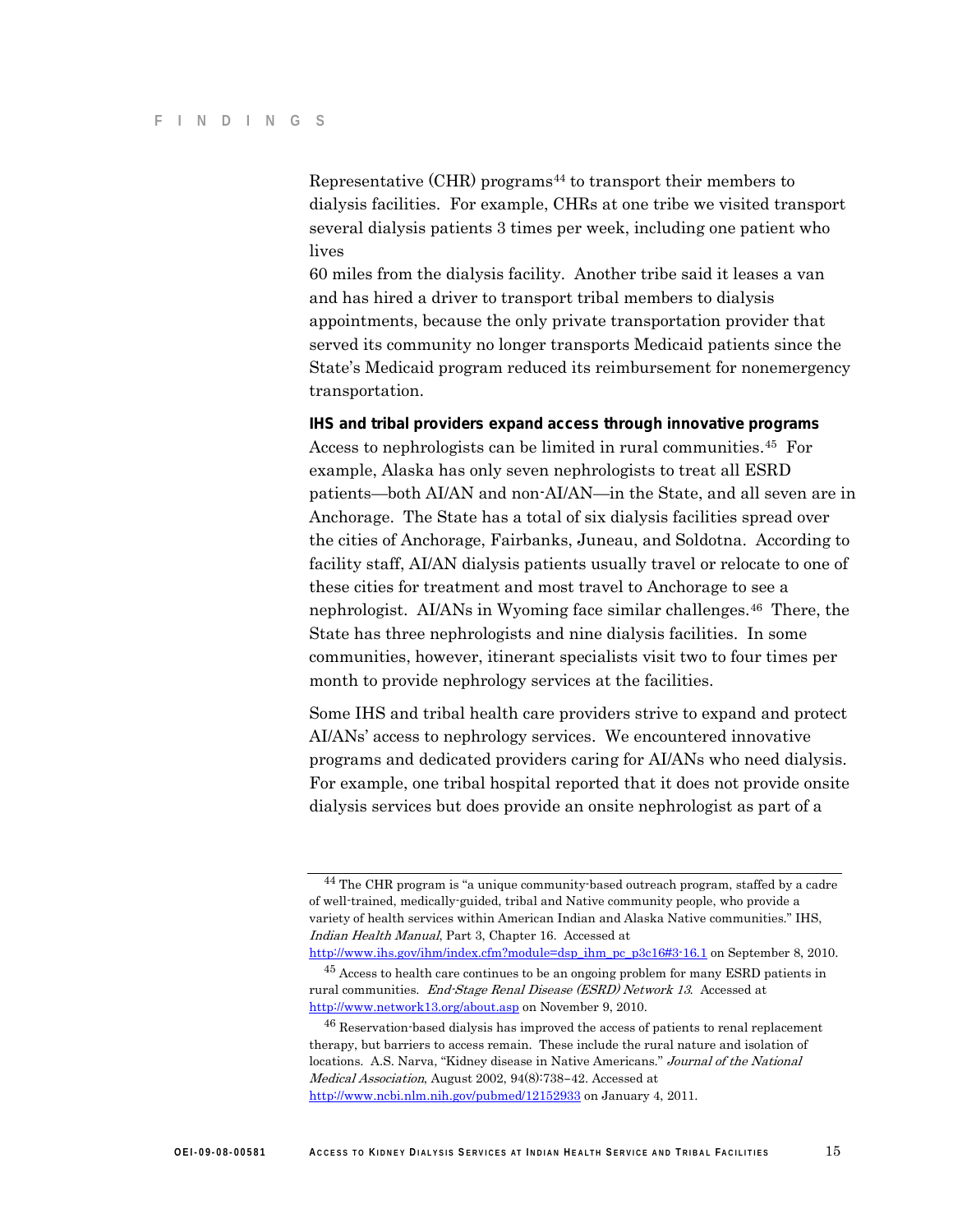diabetes program. This nephrologist treats more than 60 dialysis patients at the facility.

Telemedicine is being used in a variety of settings to increase access to professional health care providers. IHS and tribes are successfully using telemedicine in cardiology<sup>[47](#page-21-0)</sup> and mental health services. In addition, a former IHS physician provides nephrology services to his AI/AN patients via video teleconferencing. This physician manages treatment for 30 AI/AN dialysis patients more than 2,000 miles away with the help of onsite dialysis staff at the patients' facilities.

<span id="page-21-0"></span><sup>47</sup> IHS, Native American Cardiology Program. Accessed at <http://www.ihs.gov/Cardiology/index.cfm?module=telemed> on January 4, 2011.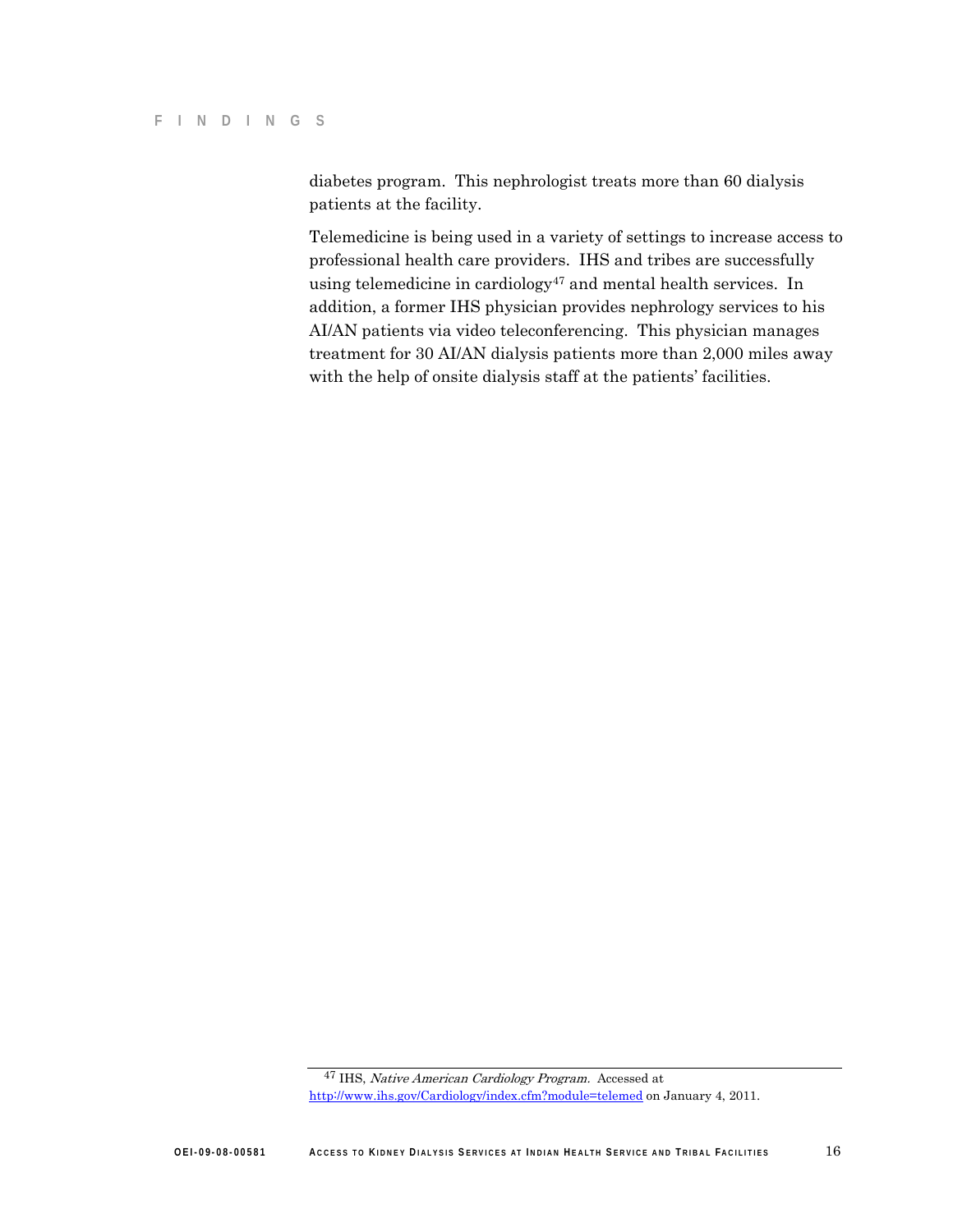Only 20 IHS and tribal facilities reported that they provide dialysis services at their facilities. The remoteness of these facilities affects their ability to provide dialysis services and creates hardships for patients trying to access the services. Most IHS and tribal facilities are unable to provide dialysis services because of small patient populations and the lack of resources to cover operating costs. However, most facilities that do not provide dialysis services refer patients to ESRD Network facilities and assist patients by providing transportation and innovative programs to help patients access the services.

When we conducted this study, IHS could not provide a complete and accurate list of all IHS and tribal health care facilities. Although IHS attempts to collect information annually about IHS-funded health services, tribal facilities funded under Title I and Title V of the ISDEAA are not required to report specific information about their facilities. Therefore, IHS was unable to provide a complete, accurate list of all IHS and tribal health care facilities and contact individuals for them.

To address these issues, we recommend that IHS:

### **Develop a plan and provide expertise to assist tribes in expanding dialysis services**

Under the reauthorized IHCIA, the Secretary is authorized explicitly to provide support for IHS and tribal dialysis programs, including funding for equipment and staff. Tribes need effective and efficient ways to coordinate and evaluate the demand for dialysis facilities in their communities. IHS should develop a plan to provide technical expertise and consultation to assist tribes in evaluating the economic feasibility of establishing dialysis facilities.

### **Develop guidance and technical assistance resources to help IHS and tribal facilities expand alternative treatments for dialysis services**

IHS staff should continue to expand IHS's use of telemedicine and seek ways to provide nephrology services and counseling in remote locations using telemedicine. In addition, as part of its plan to expand dialysis services, IHS should continue to collaborate with the national dialysis organizations and kidney disease organizations to increase technical assistance available to IHS and tribal health care facilities. This collaboration should assist facilities in expanding awareness of and education about peritoneal and home hemodialysis as alternatives to facility-based hemodialysis for AI/ANs in remote areas.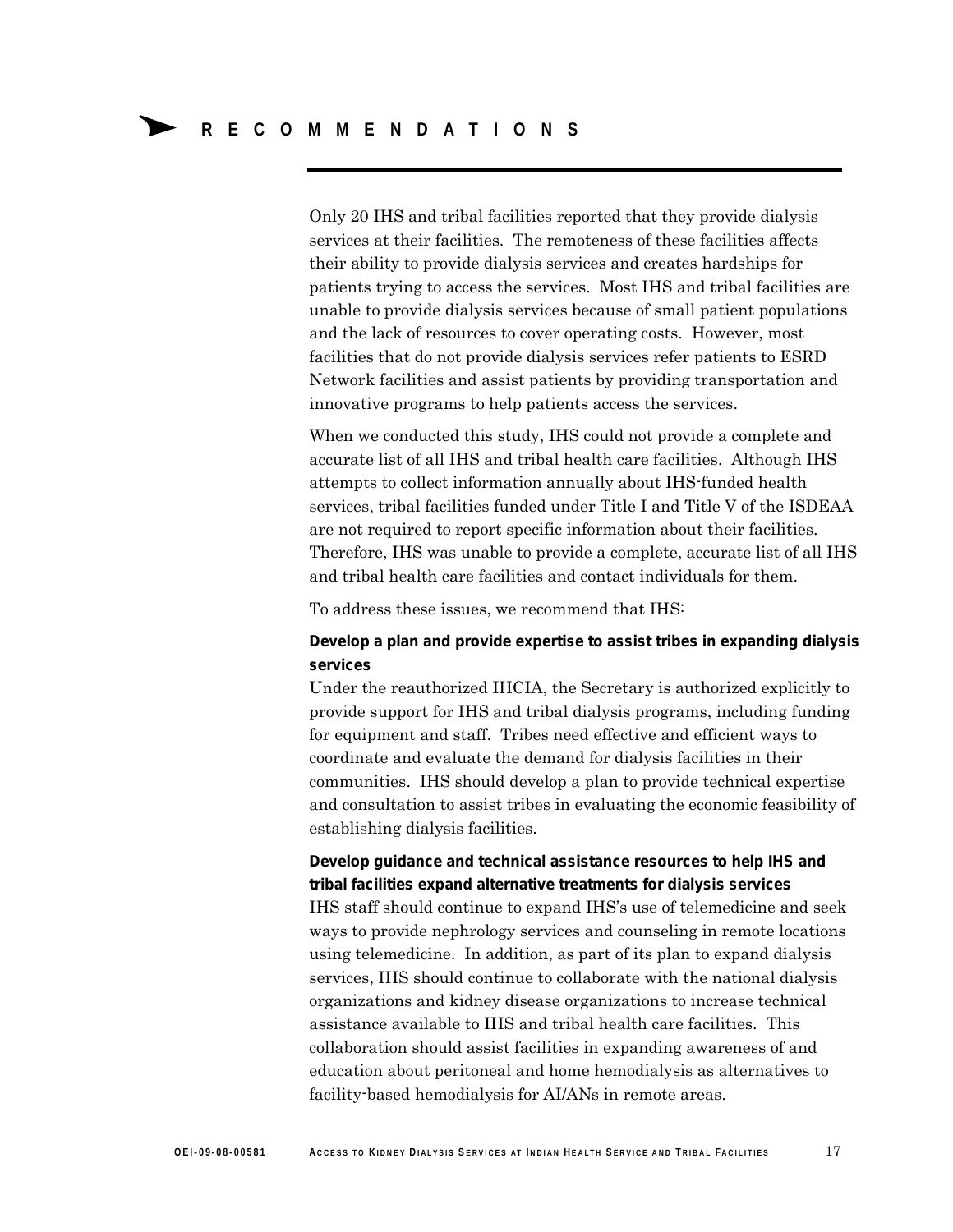### **Develop a plan to create a single database of all IHS and tribal health care facilities**

Our attempts to compile a comprehensive list of all IHS and tribal health care facilities were limited because there is no single database either in IHS or among tribes and tribal organizations—of all IHS and tribal health care facilities, with the facilities' addresses and the names of contact people. Although tribes are not required under 638 contracting or self-governance compacting to report information about their facilities to IHS, a single database that identified all health care facilities and the services they offer would help the tribes and IHS to expand services under the reauthorized IHCIA. IHS should develop a plan to work with tribes, States, and Federal agencies to create a national database of AI/AN health care facilities, and it should include all such facilities, regardless of funding sources. Such a database would assist the Secretary in meeting the Administration's mandate to "formulate a comprehensive approach to Indian health care reform" and provide planning information relative to the distribution of health services for AI/ANs throughout the country.

### **AGENCY COMMENTS AND OFFICE OF INSPECTOR GENERAL RESPONSE**

IHS concurred with all three of our recommendations. In response to our first and second recommendations—that IHS develop a plan and provide expertise to assist tribes in expanding dialysis services and that IHS develop guidance and technical assistance resources to help IHS and tribal facilities offer alternative treatments for dialysis services— IHS stated that it will conduct a tribal consultation process to determine whether tribes need increased centralized IHS assistance in expanding dialysis services and offering alternative treatments for dialysis services. If the process identifies needs for assistance in those areas, IHS should be prepared to support IHS and tribal dialysis programs, including providing funding for equipment and staff under the reauthorized IHCIA. As part of our second recommendation, we said that IHS should continue to collaborate with the national dialysis organizations and kidney disease organizations to increase technical assistance available to IHS and tribal health care facilities. Although IHS did not address this portion of our recommendation in its response, we support IHS's continued collaborations with these organizations.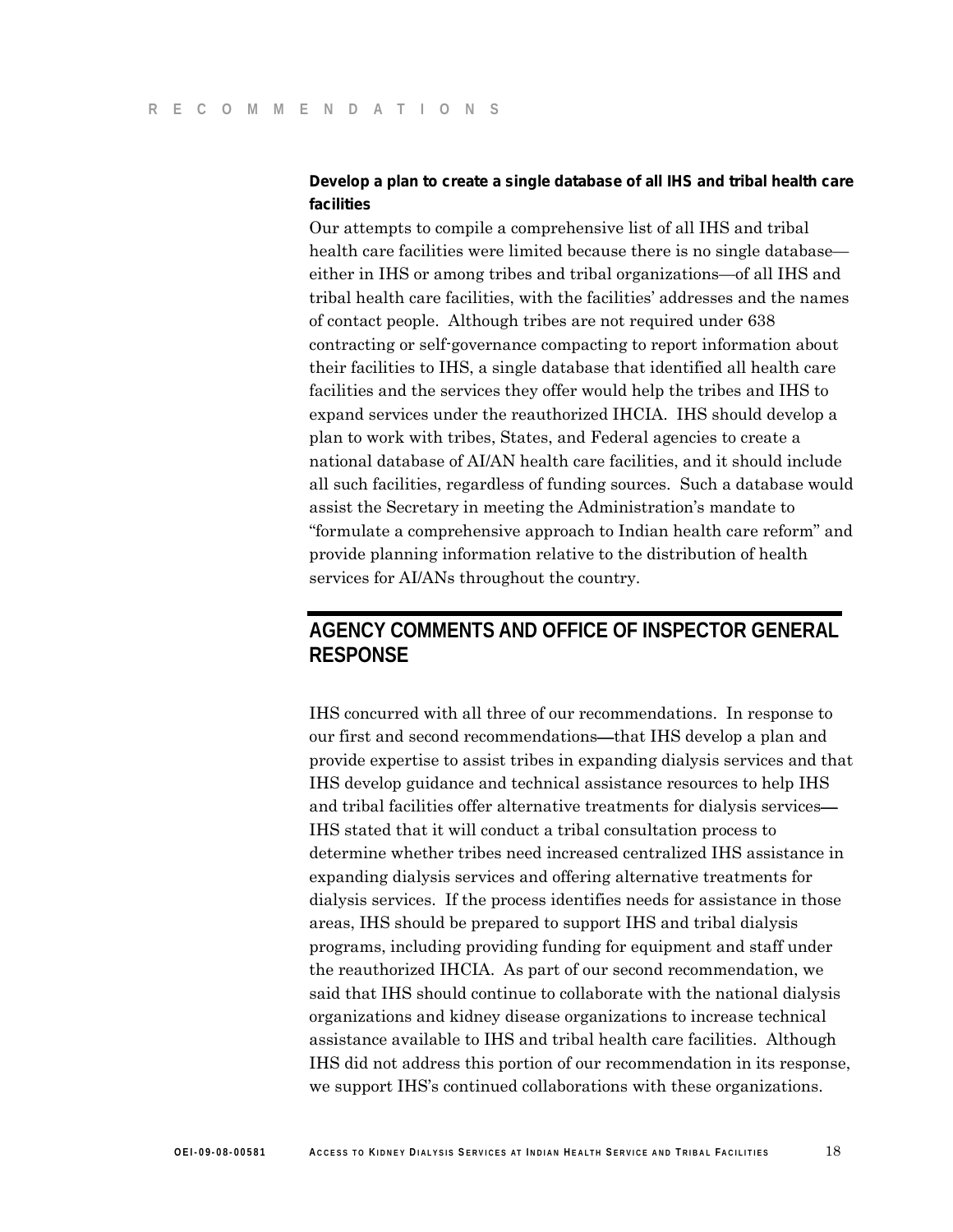In response to our third recommendation—that IHS develop a plan to create a single database of all IHS and tribal health care facilities— IHS stated that it will work with tribes, States, and Federal agencies to create a database of AI/AN health care facilities to include physical locations, contact information, and available services.

We did not make any changes in the report based on IHS's comments. For the full text of IHS's comments, see Appendix B.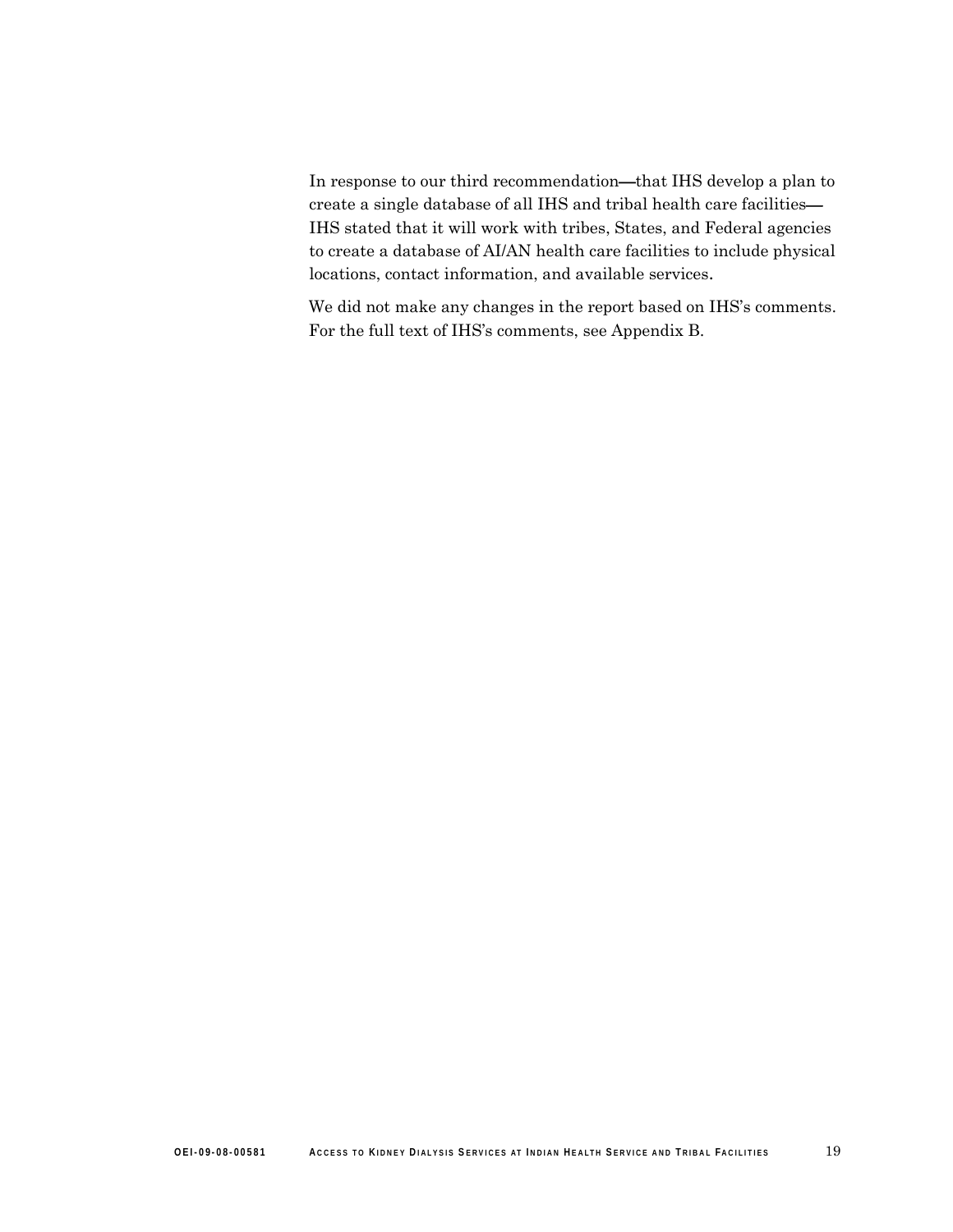### **APPENDIX~A**

Map of the 20 Indian Health Service and Tribal Facilities That Provide Dialysis Services<sup>48</sup>



<span id="page-25-0"></span><sup>48</sup> The star symbol represents an Indian Health Service (IHS) or tribal dialysis facility. Shaded areas represent urban areas according to the U.S. Census Bureau's 2009 TIGER/Line Shapefiles, nation-based shapefiles (Corrected Census 2000). Alaska and Hawaii are not shown; neither State has IHS or tribal facilities that provide dialysis services.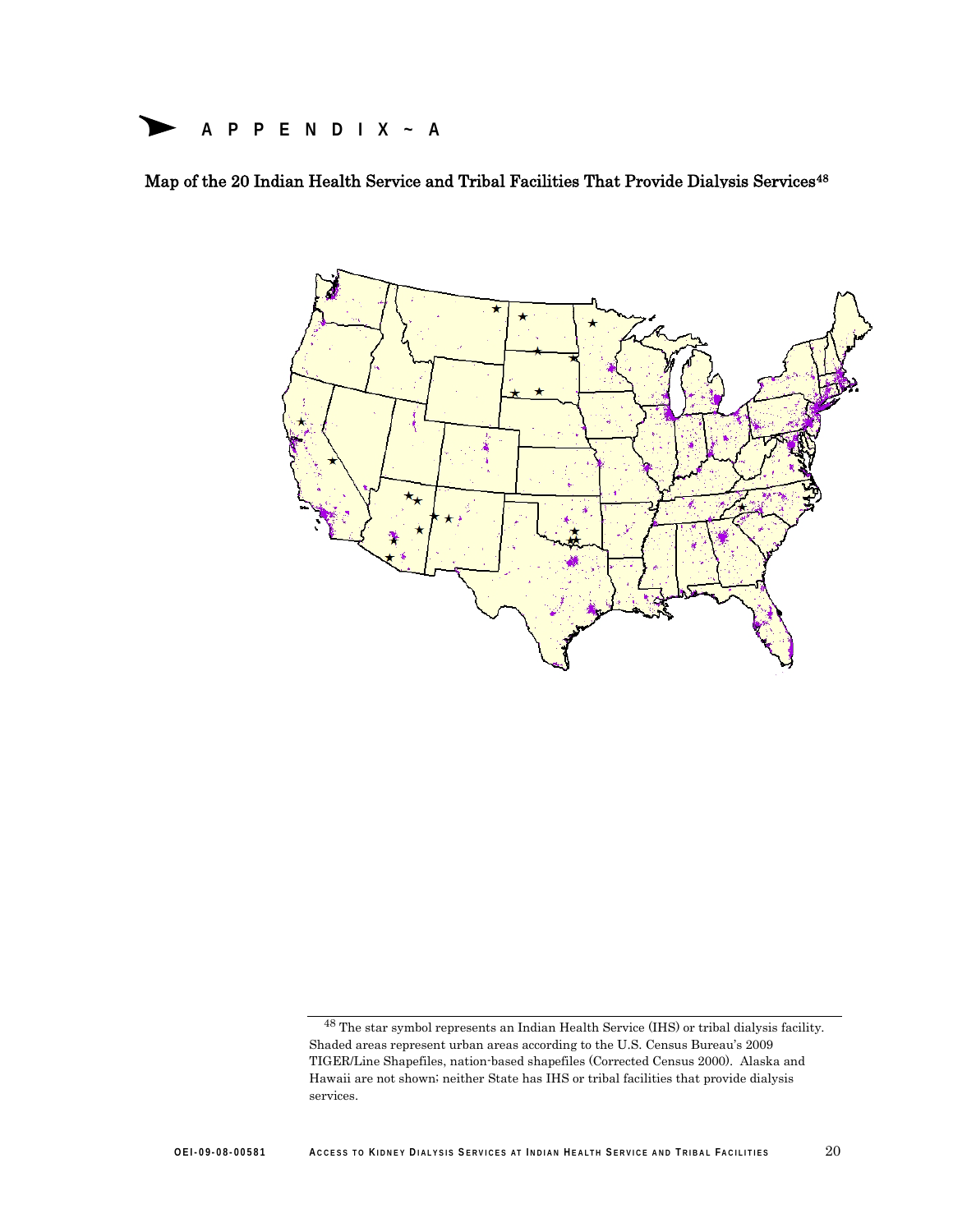**APPENDIX~B**

### Agency Comments

|                        | DEPARTMENT OF HEALTH & HUMAN SERVICES                                                                                                                                                                                                                                                                                                                                                                                                                                                                                                                                                                                                                                                                                                                                                         | <b>Public Health Service</b>                                                                          |
|------------------------|-----------------------------------------------------------------------------------------------------------------------------------------------------------------------------------------------------------------------------------------------------------------------------------------------------------------------------------------------------------------------------------------------------------------------------------------------------------------------------------------------------------------------------------------------------------------------------------------------------------------------------------------------------------------------------------------------------------------------------------------------------------------------------------------------|-------------------------------------------------------------------------------------------------------|
|                        |                                                                                                                                                                                                                                                                                                                                                                                                                                                                                                                                                                                                                                                                                                                                                                                               | <b>Indian Health Service</b><br>Rockville MD 20852                                                    |
|                        | <b>AUG 19 2011</b>                                                                                                                                                                                                                                                                                                                                                                                                                                                                                                                                                                                                                                                                                                                                                                            |                                                                                                       |
| TO:                    | <b>Inspector General</b>                                                                                                                                                                                                                                                                                                                                                                                                                                                                                                                                                                                                                                                                                                                                                                      |                                                                                                       |
| FROM:                  | Director                                                                                                                                                                                                                                                                                                                                                                                                                                                                                                                                                                                                                                                                                                                                                                                      |                                                                                                       |
| SUBJECT:               | Comments by the Indian Health Service on the OIG Draft Report Access to Kidney<br>Dialysis Services at Indian Health Service and Tribal Facilities,<br>(Report No. OEI -09-08-00581)                                                                                                                                                                                                                                                                                                                                                                                                                                                                                                                                                                                                          |                                                                                                       |
| Tribal health systems. | Please accept the following responses to your June 23 memorandum transmitting the Office of<br>Inspector General (OIG) draft report entitled Access to Kidney Dialysis Services at Indian Health<br>Service and Tribal Facilities, (Report No. OEI-09-08-00581). I appreciate the opportunity to<br>address the recommendations to improve access to services in the Indian Health Service (IHS) and                                                                                                                                                                                                                                                                                                                                                                                          |                                                                                                       |
|                        | <b>IHS Response to the OIG Draft Recommendations</b>                                                                                                                                                                                                                                                                                                                                                                                                                                                                                                                                                                                                                                                                                                                                          |                                                                                                       |
|                        | 1. Develop a plan and provide expertise to assist Tribes in expanding dialysis services.                                                                                                                                                                                                                                                                                                                                                                                                                                                                                                                                                                                                                                                                                                      |                                                                                                       |
|                        | The IHS concurs with this recommendation. Tribes are primarily involved in setting up dialysis<br>service access; therefore, IHS will conduct a Tribal consultation process to determine if Tribes need<br>increased centralized IHS assistance in this area and, if so, what types of support would be most<br>useful. Indian health programs often develop partnerships locally and/or regionally to provide<br>dialysis services so it is necessary to determine whether Tribes have access to the advice they need<br>about dialysis from their local nephrology consultants in the private sector. Implementation of the<br>recommendations will be considered during the budget formulation process as IHS does not<br>currently have the required staff or funding to fully implement. |                                                                                                       |
|                        | 2. Develop guidance and technical assistance resources to help IHS and Tribal facilities offer<br>alternative treatments for dialysis services.                                                                                                                                                                                                                                                                                                                                                                                                                                                                                                                                                                                                                                               |                                                                                                       |
|                        | The IHS concurs with this recommendation. As with recommendation #1 above, IHS will conduct<br>a Tribal consultation process to determine if Tribes need increased centralized IHS assistance in this<br>area and, if so, what types of support would be most useful.                                                                                                                                                                                                                                                                                                                                                                                                                                                                                                                         |                                                                                                       |
|                        | 3. Develop a plan to create a single database of all IHS and Tribal health care facilities.                                                                                                                                                                                                                                                                                                                                                                                                                                                                                                                                                                                                                                                                                                   |                                                                                                       |
|                        | The IHS concurs with this recommendation. IHS will develop a plan to create a single data base that<br>identifies all IHS and Tribal health care facilities to better assist Tribes and IHS in identifying and                                                                                                                                                                                                                                                                                                                                                                                                                                                                                                                                                                                | expanding services. IHS will collaborate with Tribes, States, and Federal agencies to create a single |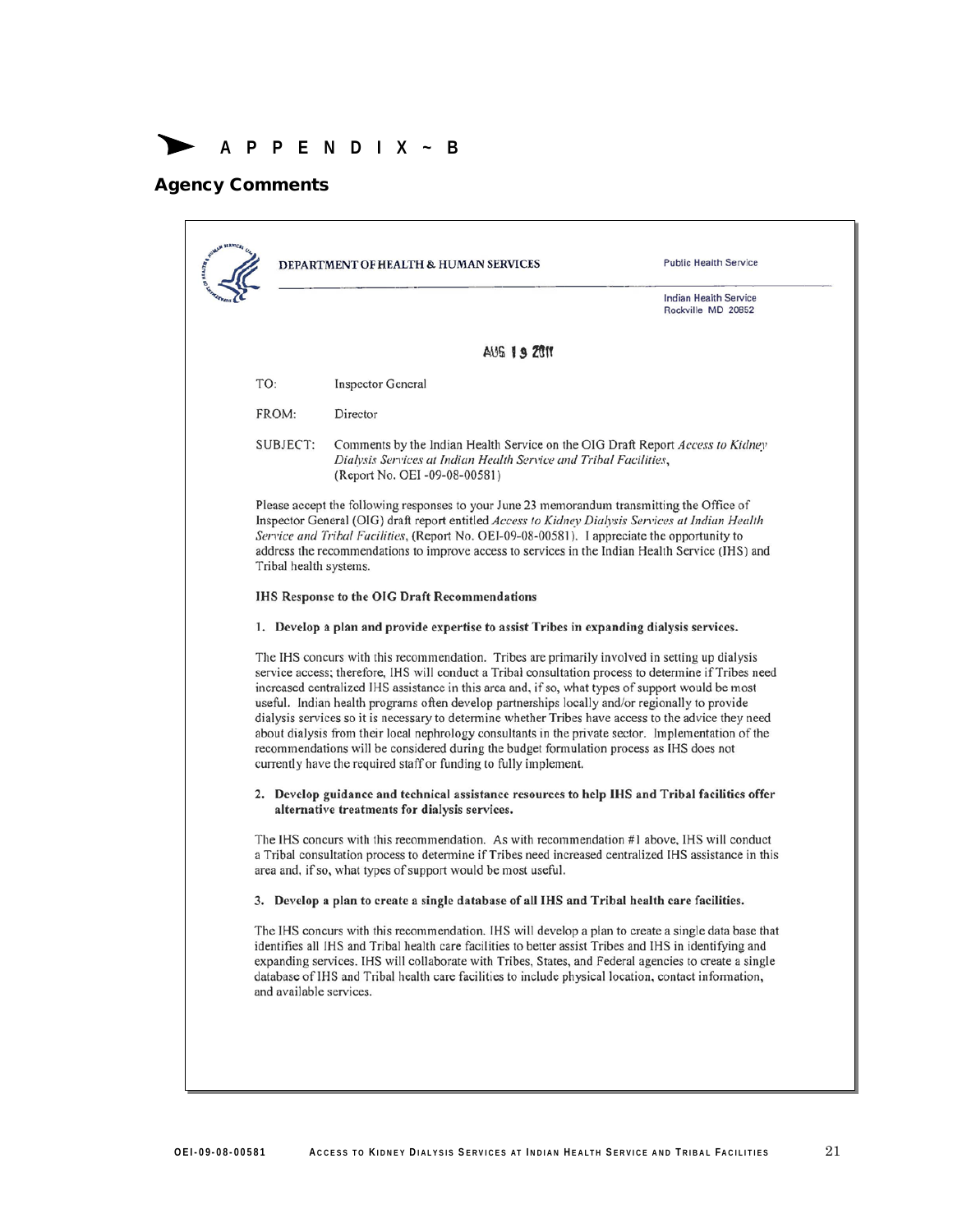#### $A$  P P E N D I X ~ B

Page 2 - Inspector General Thank you for providing IHS the opportunity to comment on the OlO'8 draft report. The IHS is committed to improving our health care delivery system and increasing access to those requiring our services. We will continue to work in partnership with our Tribal health system to assist them in their ongoing efforts. Yvette Roubideaux, M.D., M.P.H. /S/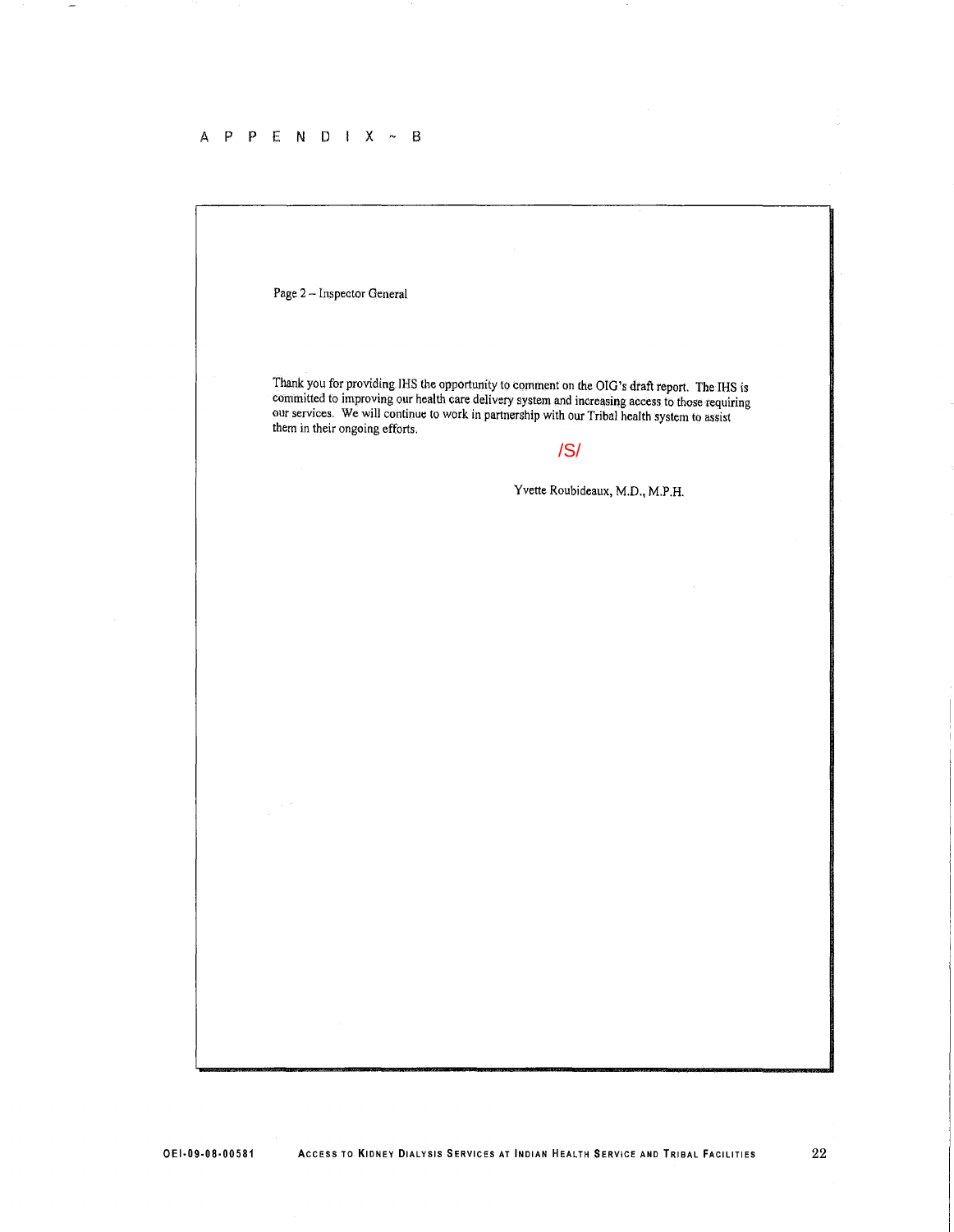### **ACKNOWLEDGMENTS**

This report was prepared under the direction of Timothy S. Brady, Regional Inspector General for Evaluation and Inspections in the San Francisco regional office, and Michael Henry, Deputy Regional Inspector General.

Steven Zerebecki served as the team leader for this study. Other principal Office of Evaluation and Inspections staff from the San Francisco regional office who contributed to the report include: Loul Alvarez, Veronica Gonzalez, Camille Harper, Cynthia Lemesh, Christina Lester, Linda Min, China Tantameng, and Marcia Wong. Central office staff who contributed include Ruth Davis, Melinda Golub, Amitava "Jay" Mazumdar, and Talisha Searcy.